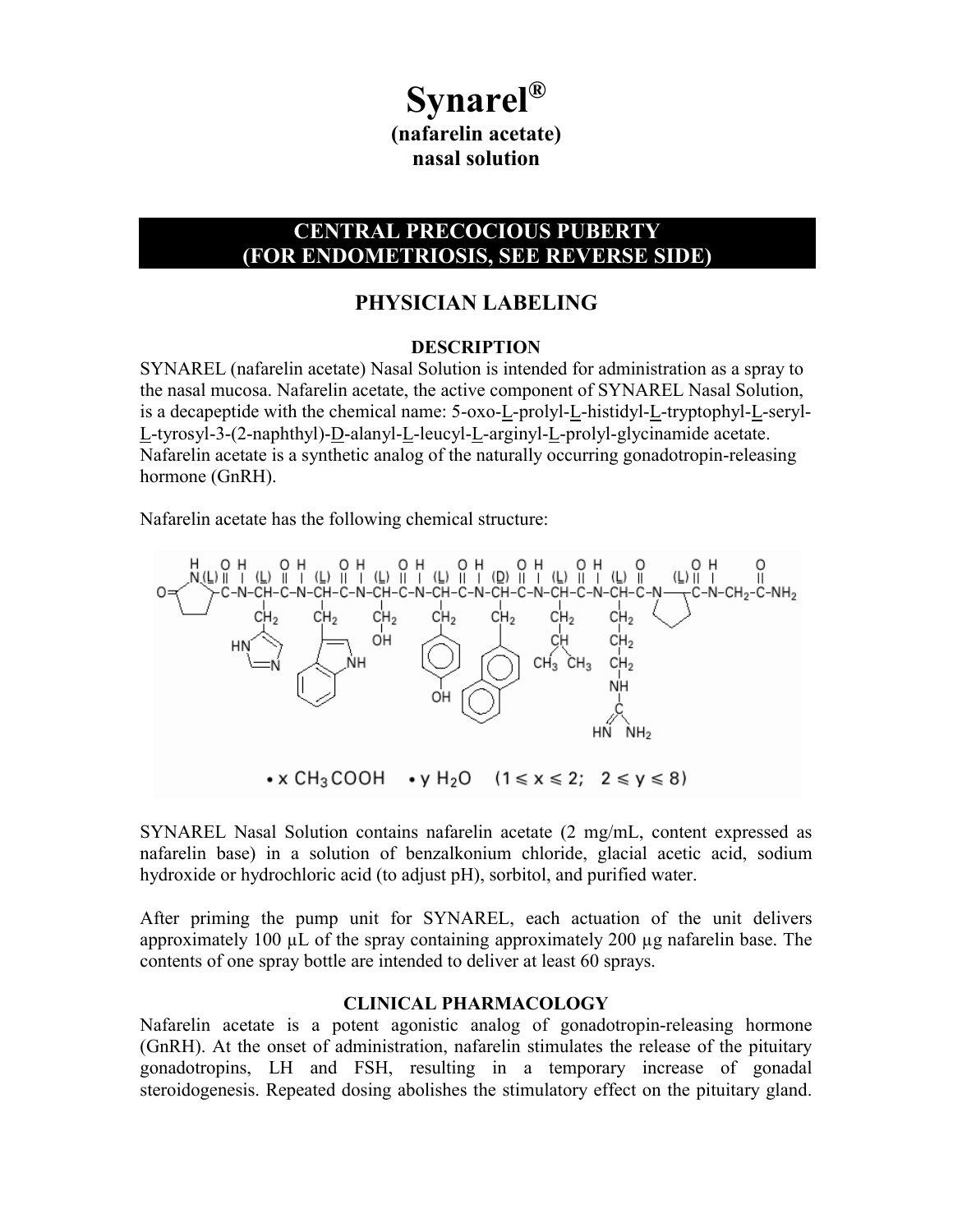Twice daily administration leads to decreased secretion of gonadal steroids by about 4 weeks; consequently, tissues and functions that depend on gonadal steroids for their maintenance become quiescent.

In **children,** nafarelin acetate was rapidly absorbed into the systemic circulation after intranasal administration. Maximum serum concentrations (measured by RIA) were achieved between 10 and 45 minutes. Following a single dose of 400 µg base, the observed peak concentration was 2.2 ng/mL, whereas following a single dose of 600 µg base, the observed peak concentration was 6.6 ng/mL. The average serum half-life of nafarelin following intranasal administration of a 400 µg dose was approximately 2.5 hours. It is not known and cannot be predicted what the pharmacokinetics of nafarelin will be in children given a dose above 600 µg.

In **adult women,** nafarelin acetate was rapidly absorbed into the systemic circulation after intranasal administration. Maximum serum concentrations (measured by RIA) were achieved between 10 and 40 minutes. Following a single dose of 200 µg base, the observed average peak concentration was 0.6 ng/mL (range 0.2 to 1.4 ng/mL), whereas following a single dose of 400 µg base, the observed average peak concentration was 1.8 ng/mL (range 0.5 to 5.3 ng/mL). Bioavailability from a 400 µg dose averaged 2.8% (range 1.2 to 5.6%). The average serum half-life of nafarelin following intranasal administration was approximately 3 hours. About 80% of nafarelin acetate was bound to plasma proteins at  $4^{\circ}$ C. Twice daily intranasal administration of 200 or 400 µg of SYNAREL in 18 healthy women for 22 days did not lead to significant accumulation of the drug. Based on the mean  $C_{\text{min}}$  levels on Days 15 and 22, there appeared to be dose proportionality across the two dose levels.

After subcutaneous administration of  $^{14}$ C-nafarelin acetate to men, 44–55% of the dose was recovered in urine and 18.5–44.2% was recovered in feces. Approximately 3% of the administered dose appeared as unchanged nafarelin in urine. The <sup>14</sup>C serum half-life of the metabolites was about 85.5 hours. Six metabolites of nafarelin have been identified of which the major metabolite is Tyr-D(2)-Nal-Leu-Arg-Pro-Gly-NH $_2(5-10)$ . The activity of the metabolites, the metabolism of nafarelin by nasal mucosa, and the pharmacokinetics of the drug in hepatically- and renally-impaired patients have not been determined.

There appeared to be no significant effect of rhinitis, i.e., nasal congestion, on the systemic bioavailability of SYNAREL; however, if the use of a nasal decongestant for rhinitis is necessary during treatment with SYNAREL, the decongestant should not be used until at least 2 hours following dosing with SYNAREL.

When used regularly in girls and boys with **central precocious puberty (CPP)** at the recommended dose, SYNAREL suppresses LH and sex steroid hormone levels to prepubertal levels, affects a corresponding arrest of secondary sexual development, and slows linear growth and skeletal maturation. In some cases, initial estrogen withdrawal bleeding may occur, generally within 6 weeks after initiation of therapy. Thereafter, menstruation should cease.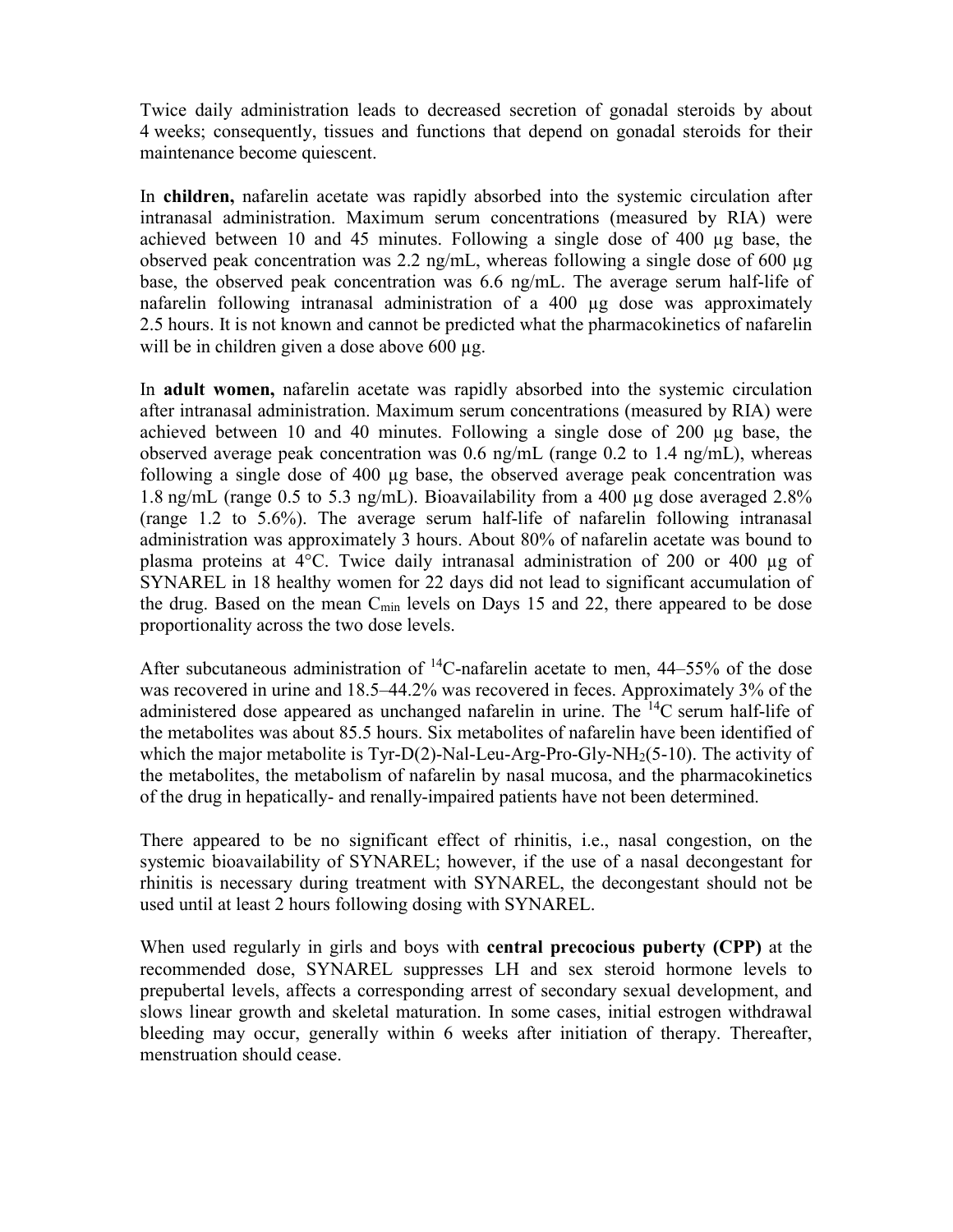In clinical studies the peak response of LH to GnRH stimulation was reduced from a pubertal response to a prepubertal response (<15 mlU/mL) within one month of treatment.

Linear growth velocity, which is commonly pubertal in children with CPP, is reduced in most children within the first year of treatment to values of 5 to 6 cm/year or less. Children with CPP are frequently taller than their chronological age peers; height for chronological age approaches normal in most children during the second or third year of treatment with SYNAREL. Skeletal maturation rate (bone age velocity—change in bone age divided by change in chronological age) is usually abnormal (greater than 1) in children with CPP; in most children, bone age velocity approaches normal (1) during the first year of treatment. This results in a narrowing of the gap between bone age and chronological age, usually by the second or third year of treatment. The mean predicted adult height increases.

In clinical trials, breast development was arrested or regressed in 82% of girls, and genital development was arrested or regressed in 100% of boys. Because pubic hair growth is largely controlled by adrenal androgens, which are unaffected by nafarelin, pubic hair development was arrested or regressed only in 54% of girls and boys.

Reversal of the suppressive effects of SYNAREL has been demonstrated to occur in all children with CPP for whom one-year post-treatment follow-up is available  $(n=69)$ . This demonstration consisted of the appearance or return of menses, the return of pubertal gonadotropin and gonadal sex steroid levels, and/or the advancement of secondary sexual development. Semen analysis was normal in the two ejaculated specimens obtained thus far from boys who have been taken off therapy to resume puberty. Fertility has not been documented by pregnancies and the effect of long-term use of the drug on fertility is not known.

# **INDICATIONS AND USAGE FOR CENTRAL PRECOCIOUS PUBERTY**

(For Endometriosis, *See Reverse Side*)

SYNAREL is indicated for treatment of **central precocious puberty (CPP)**  (gonadotropin-dependent precocious puberty) in children of both sexes.

The diagnosis of **central precocious puberty (CPP)** is suspected when premature development of secondary sexual characteristics occurs at or before the age of 8 years in girls and 9 years in boys, and is accompanied by significant advancement of bone age and/or a poor adult height prediction. The diagnosis should be confirmed by pubertal gonadal sex steroid levels and a pubertal LH response to stimulation by native GnRH. Pelvic ultrasound assessment in girls usually reveals enlarged uterus and ovaries, the latter often with multiple cystic formations. Magnetic resonance imaging or CT-scanning of the brain is recommended to detect hypothalamic or pituitary tumors, or anatomical changes associated with increased intracranial pressure. Other causes of sexual precocity, such as congenital adrenal hyperplasia, testotoxicosis, testicular tumors and/or other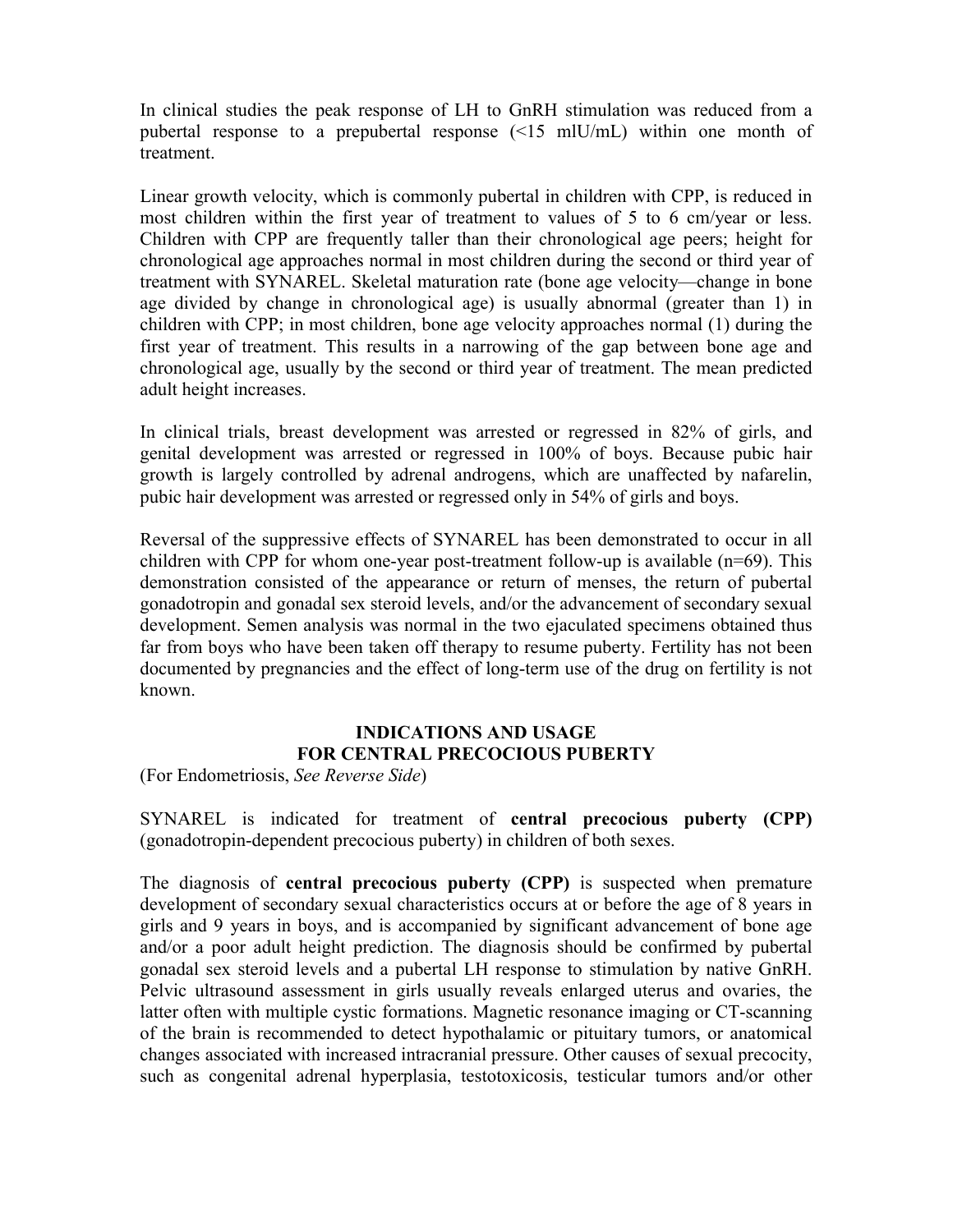autonomous feminizing or masculinizing disorders must be excluded by proper clinical hormonal and diagnostic imaging examinations.

#### **CONTRAINDICATIONS**

1. Hypersensitivity to GnRH, GnRH agonist analogs or any of the excipients in SYNAREL;

2. Undiagnosed abnormal vaginal bleeding;

3. Use in pregnancy or in women who may become pregnant while receiving the drug. SYNAREL may cause fetal harm when administered to a pregnant woman. Major fetal abnormalities were observed in rats, but not in mice or rabbits after administration of SYNAREL during the period of organogenesis. There was a dose-related increase in fetal mortality and a decrease in fetal weight in rats *[see Pregnancy]*. The effects on rat fetal mortality are expected consequences of the alterations in hormonal levels brought about by the drug. If this drug is used during pregnancy or if the patient becomes pregnant while taking this drug, she should be apprised of the potential hazard to the fetus; 4. Use in women who are breast-feeding *[see Nursing Mothers].*

#### **WARNINGS**

**The diagnosis of central precocious puberty (CPP) must be established before treatment is initiated.** Regular monitoring of CPP patients is needed to assess both patient response as well as compliance. This is particularly important during the first 6 to 8 weeks of treatment to assure that suppression of pituitary-gonadal function is rapid. Testing may include LH response to GnRH stimulation and circulating gonadal sex steroid levels. Assessment of growth velocity and bone age velocity should begin within 3 to 6 months of treatment initiation.

Some patients may not show suppression of the pituitary-gonadal axis by clinical and/or biochemical parameters. This may be due to lack of compliance with the recommended treatment regimen and may be rectified by recommending that the dosing be done by caregivers. If compliance problems are excluded, the possibility of gonadotropin independent sexual precocity should be reconsidered and appropriate examinations should be conducted. If compliance problems are excluded and if gonadotropin independent sexual precocity is not present, the dose of SYNAREL may be increased to 1800 µg/day administered as 600 µg tid.

Psychiatric events have been reported in patients taking GnRH agonists. Postmarketing reports with this class of drugs includes symptoms of emotional lability, such as crying, irritability, impatience, anger, and aggression. Monitor for development or worsening of psychiatric symptoms during treatment with SYNAREL.

Post-marketing reports of convulsions have been observed in patients receiving GnRH agonists. These have included patients with a history of seizures, epilepsy, cerebrovascular disorders, central nervous system anomalies or tumors, and patients on concomitant medications that have been associated with convulsions such as bupropion and SSRIs. Convulsions have also been reported in patients in the absence of any of the conditions mentioned above.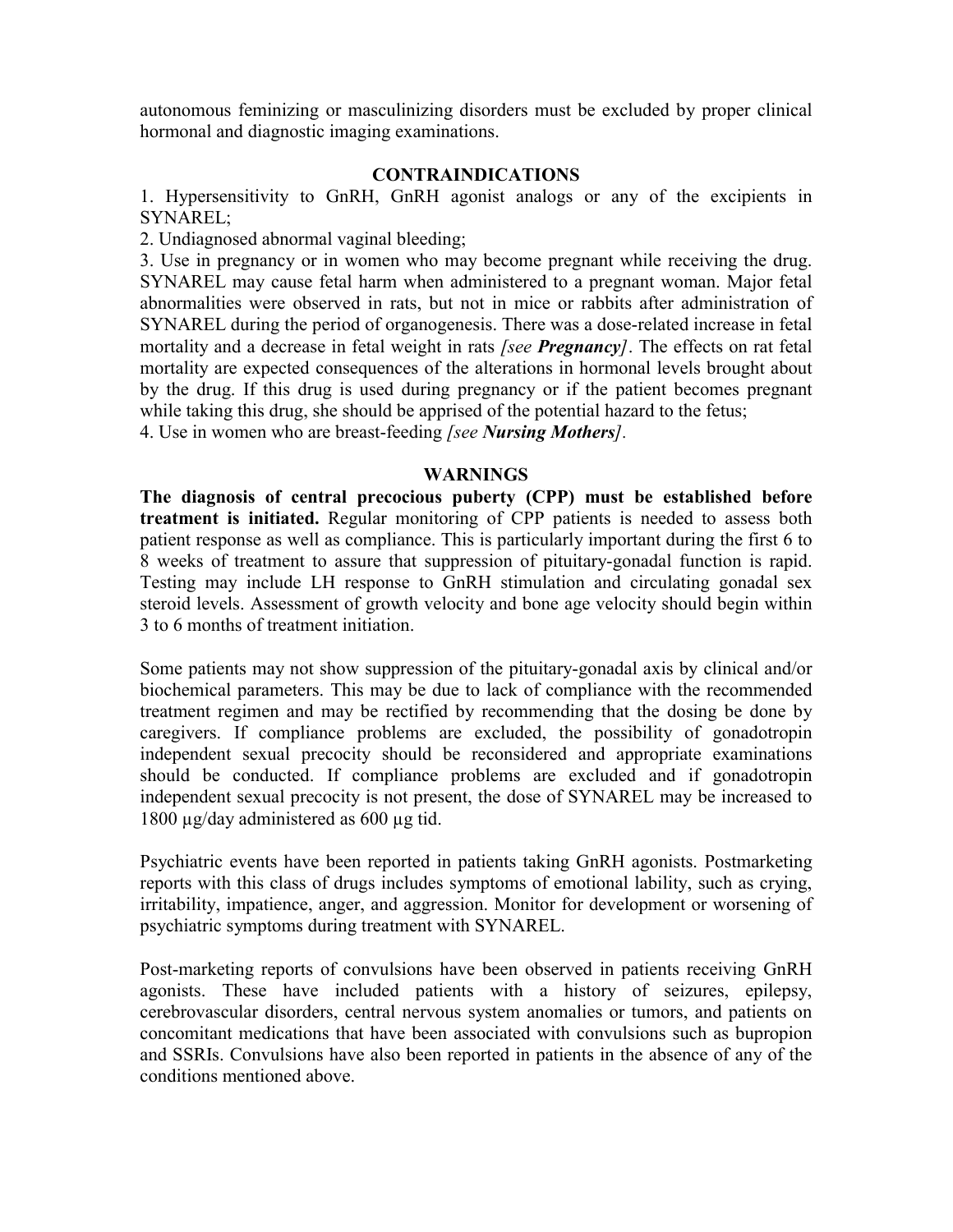Pseudotumor cerebri (idiopathic intracranial hypertension) has been reported in pediatric patients receiving GnRH agonists. Monitor patients for signs and symptoms of pseudotumor cerebri, including headache, papilledema, blurred vision, diplopia, loss of vision, pain behind the eye or pain with eye movement, tinnitus, dizziness, and nausea.

# **General**

# **PRECAUTIONS**

As with other drugs that stimulate the release of gonadotropins or that induce ovulation, in adult women with endometriosis ovarian cysts have been reported to occur in the first two months of therapy with SYNAREL. Many, but not all, of these events occurred in women with polycystic ovarian disease. These cystic enlargements may resolve spontaneously, generally by about four to six weeks of therapy, but in some cases may require discontinuation of drug and/or surgical intervention. The relevance, if any, of such events in children is unknown.

# **Information for Patients, Patients' Parents or Guardians**

An information pamphlet for patients is included with the product. Patients and their caregivers should be aware of the following information:

1. Reversibility of the suppressive effects of nafarelin has been demonstrated by the appearance or return of menses, by the return of pubertal gonadotropin and gonadal sex steroid levels, and/or by advancement of secondary sexual development. Semen analysis was normal in the two ejaculated specimens obtained thus far from boys who have been taken off therapy to resume puberty. Fertility has not been documented by pregnancies and the effect of long-term use of the drug on fertility is not known.

2. Patients and their caregivers should be adequately counseled to assure full compliance; irregular or incomplete daily doses may result in stimulation of the pituitary-gonadal axis.

3. Inform parents and caregivers that reports of convulsions have been observed in patients receiving GnRH agonists. Patients with a history of seizures, epilepsy, cerebrovascular disorders, central nervous system anomalies or tumors, and patients on concomitant medications that have been associated with convulsions may be at increased risk *[see Warnings].*

4. Inform patients and caregivers that reports of pseudotumor cerebri (idiopathic intracranial hypertension) have been observed in pediatric patients receiving GnRH agonists. Advise patients and caregivers to monitor for headache, and vision issues such as blurred vision, double vision, loss of vision, pain behind the eye or pain with eye movement, ringing in the ears, dizziness, and nausea. Advise patients and caregivers to contact their healthcare provider if the patient develops any of these symptoms *[see Warnings]*.

5. During the first month of treatment with SYNAREL, some signs of puberty, e.g., vaginal bleeding or breast enlargement, may occur. This is the expected initial effect of the drug. Such changes should resolve soon after the first month. lf such resolution does not occur within the first two months of treatment, this may be due to lack of compliance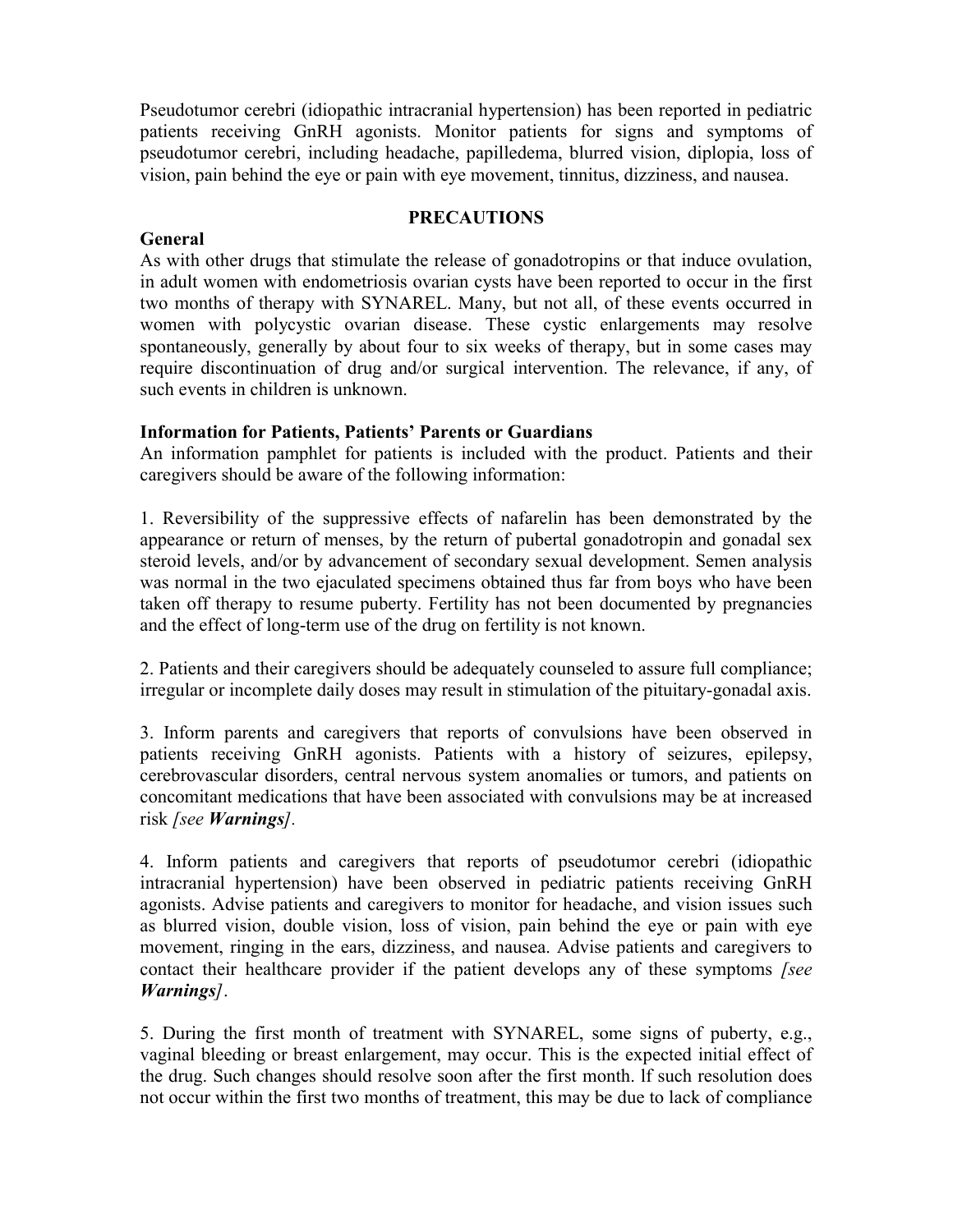or the presence of gonadotropin independent sexual precocity. If both possibilities are definitively excluded, the dose of SYNAREL may be increased to 1800 µg/day administered as 600 µg tid.

6. Patients with intercurrent rhinitis should consult their physician for the use of a topical nasal decongestant. If the use of a topical nasal decongestant is required during treatment with SYNAREL, the decongestant should not be used until at least 2 hours following dosing with SYNAREL.

Sneezing during or immediately after dosing with SYNAREL should be avoided, if possible, since this may impair drug absorption.

# **Drug Interactions**

No pharmacokinetic-based drug-drug interaction studies have been conducted with SYNAREL. However, because nafarelin acetate is a peptide that is primarily degraded by peptidase and not by cytochrome P-450 enzymes, and the drug is only about 80% bound to plasma proteins at 4°C, drug interactions would not be expected to occur.

**Carcinogenesis, Mutagenesis, Impairment of Fertility** Carcinogenicity studies of nafarelin were conducted in rats (24 months) at doses up to 100 µg/kg/day and mice (18 months) at doses up to 500  $\mu$ g/kg/day using intramuscular doses (up to 110 times and 560 times the maximum recommended human intranasal dose, respectively). These multiples of the human dose are based on the relative bioavailability of the drug by the two routes of administration. As seen with other GnRH agonists, nafarelin acetate given to laboratory rodents at high doses for prolonged periods induced proliferative responses (hyperplasia and/or neoplasia) of endocrine organs. At 24 months, there was an increase in the incidence of pituitary tumors (adenoma/carcinoma) in high-dose female rats and a dose-related increase in male rats. There was an increase in pancreatic islet cell adenomas in both sexes, and in benign testicular and ovarian tumors in the treated groups. There was a dose-related increase in benign adrenal medullary tumors in treated female rats. In mice, there was a dose-related increase in Harderian gland tumors in males and an increase in pituitary adenomas in high-dose females. No metastases of these tumors were observed. It is known that tumorigenicity in rodents is particularly sensitive to hormonal stimulation.

Mutagenicity studies were performed with nafarelin acetate using bacterial, yeast, and mammalian systems. These studies provided no evidence of mutagenic potential.

Reproduction studies in male and female rats have shown full reversibility of fertility suppression when drug treatment was discontinued after continuous administration for up to 6 months. The effect of treatment of prepubertal rats on the subsequent reproductive performance of mature animals has not been investigated.

# **Pregnancy**

# *Teratogenic Effects*

See *Contraindications.* Intramuscular SYNAREL was administered to rats during the period of organogenesis at 0.4, 1.6, and 6.4 µg/kg/day (about 0.5, 2, and 7 times the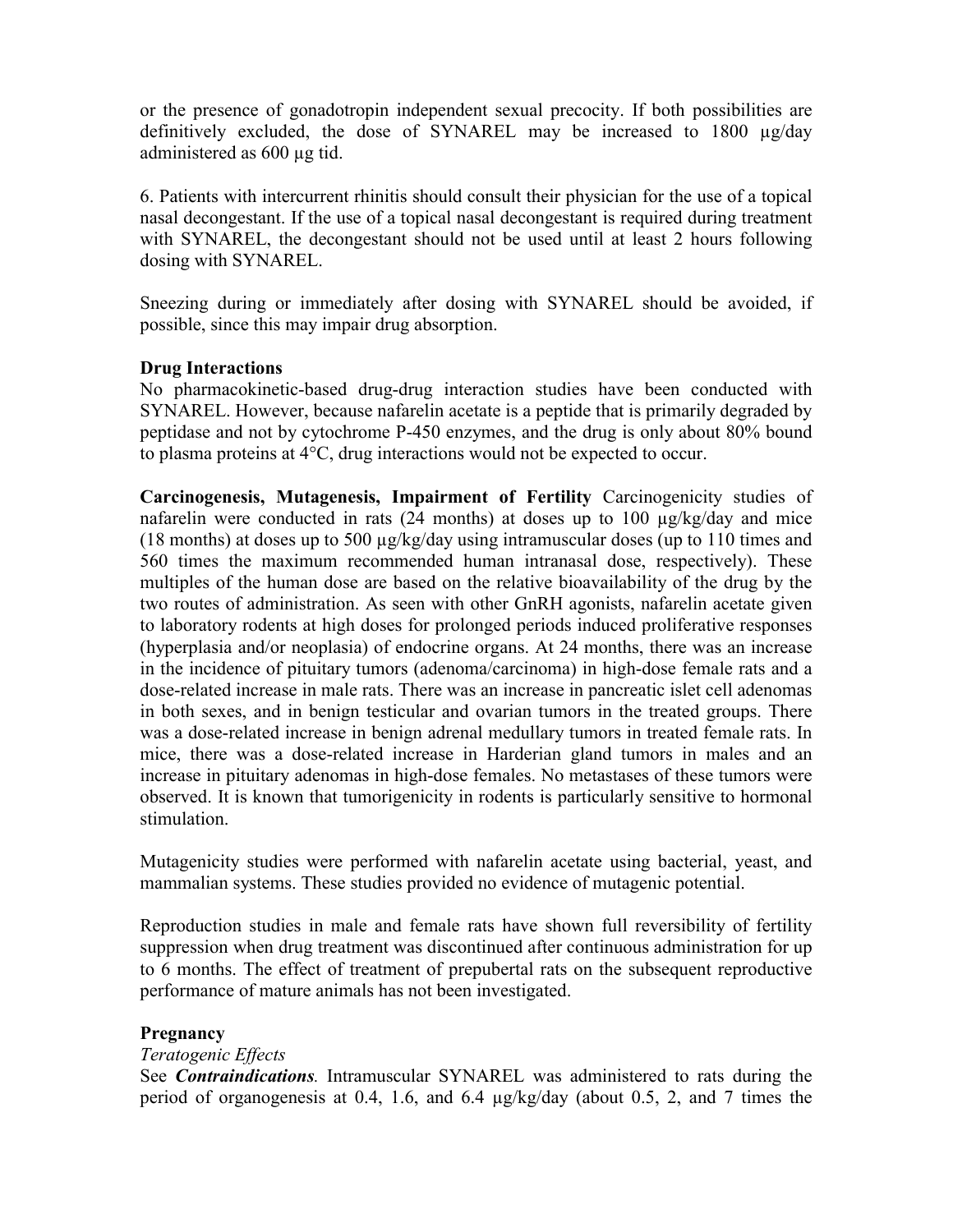maximum recommended human intranasal dose based on the relative bioavailability by the two routes of administration). An increase in major fetal abnormalities was observed in 4/80 fetuses at the highest dose. A similar, repeat study at the same doses in rats and studies in mice and rabbits at doses up to  $600 \mu g/kg/day$  and  $0.18 \mu g/kg/day$ , respectively, failed to demonstrate an increase in fetal abnormalities after administration during the period of organogenesis. In rats and rabbits, there was a dose-related increase in fetal mortality and a decrease in fetal weight with the highest dose.

# **Nursing Mothers**

It is not known whether SYNAREL is excreted in human milk. Because many drugs are excreted in human milk, and because the effects of SYNAREL on lactation and/or the breastfed child have not been determined, SYNAREL should not be used by nursing mothers.

# **ADVERSE REACTIONS**

In clinical trials of 155 pediatric patients, 2.6% reported symptoms suggestive of drug sensitivity, such as shortness of breath, chest pain, urticaria, rash, and pruritus.

In these 155 patients treated for an average of 41 months and as long as 80 months  $(6.7 \text{ years})$ , adverse events most frequently reported  $(>3\% \text{ of patients})$  consisted largely of episodes occurring during the first 6 weeks of treatment as a result of the transient stimulatory action of nafarelin upon the pituitary-gonadal axis:

acne  $(10\%)$ transient breast enlargement (8%) vaginal bleeding (8%) emotional lability (6%) *[see Warnings]* transient increase in pubic hair (5%) body odor (4%) seborrhea (3%)

Hot flashes, common in adult women treated for endometriosis, occurred in only 3% of treated children and were transient. Other adverse events thought to be drug-related, and occurring in >3% of patients were rhinitis (5%) and white or brownish vaginal discharge (3%). Approximately 3% of patients withdrew from clinical trials due to adverse events.

In one male patient with concomitant congenital adrenal hyperplasia, and who had discontinued treatment 8 months previously to resume puberty, adrenal rest tumors were found in the left testis. Relationship to SYNAREL is unlikely.

Regular examinations of the pituitary gland by magnetic resonance imaging (MRI) or computer assisted tomography (CT) of children during long-term nafarelin therapy as well as during the post-treatment period has occasionally revealed changes in the shape and size of the pituitary gland. These changes include asymmetry and enlargement of the pituitary gland, and a pituitary microadenoma has been suspected in a few children. The relationship of these findings to SYNAREL is not known.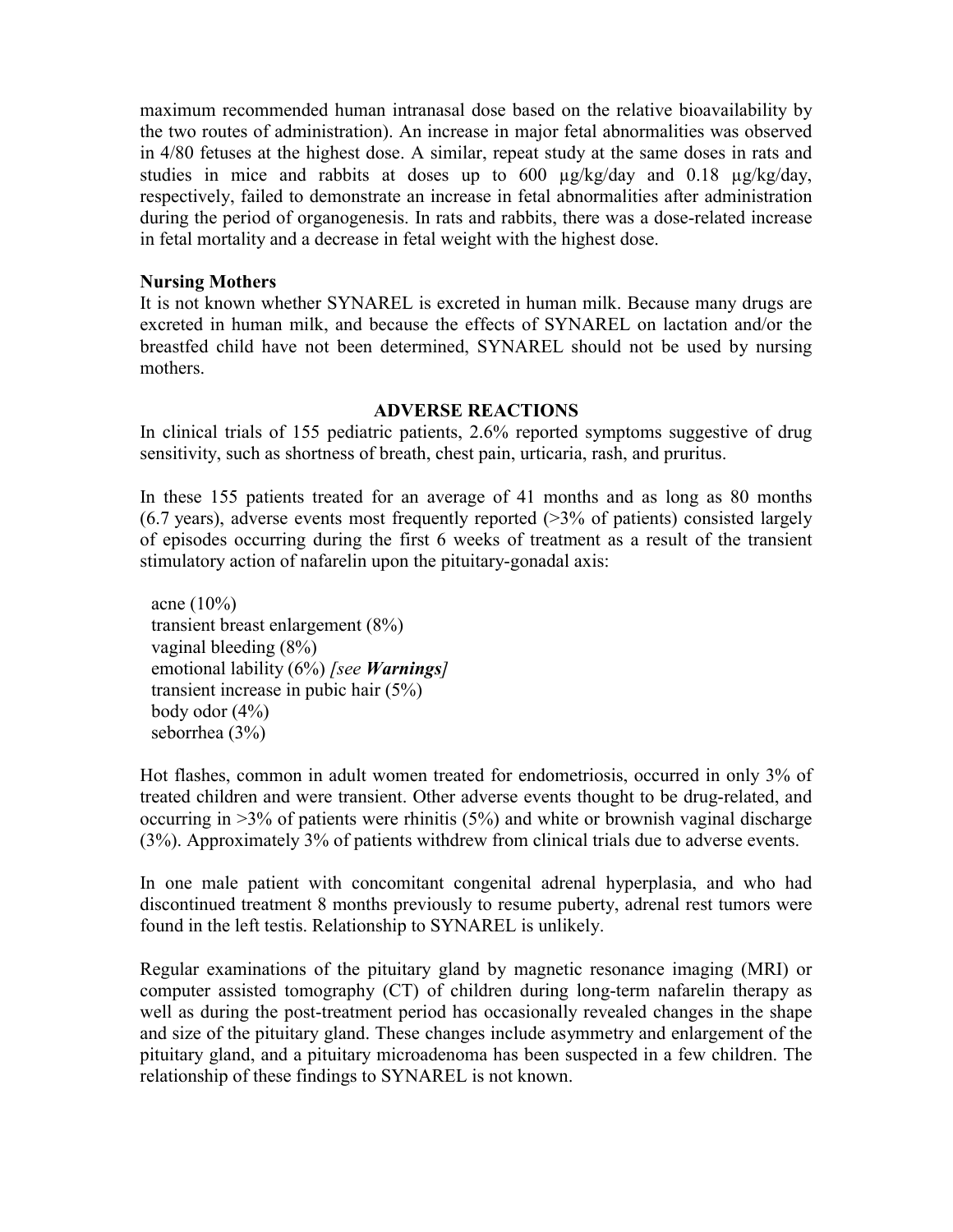# **Post-Marketing**

*Pituitary apoplexy:* During post-marketing surveillance, rare cases of pituitary apoplexy (a clinical syndrome secondary to infarction of the pituitary gland) have been reported after the administration of gonadotropin-releasing hormone agonists. In a majority of these cases, a pituitary adenoma was diagnosed, with a majority of pituitary apoplexy cases occurring within 2 weeks of the first dose, and some within the first hour. In these cases, pituitary apoplexy has presented as sudden headache, vomiting, visual changes, ophthalmoplegia, altered mental status, and sometimes cardiovascular collapse. Immediate medical attention has been required.

*Psychiatric adverse events:* Emotional lability, such as crying, irritability, impatience, anger, and aggression has been observed with GnRH agonists *[see Warnings]*; Depression, including rare reports of suicidal ideation and attempt, has been reported for GnRH agonists in children treated for central precocious puberty. Many, but not all, of these patients had a history of psychiatric illness or other comorbidities with an increased risk of depression.

*Central/peripheral nervous adverse events:* Convulsion, pseudotumor cerebri (idiopathic intracranial hypertension).

# **OVERDOSAGE**

In experimental animals, a single subcutaneous administration of up to 60 times the recommended human dose (on a µg/kg basis, not adjusted for bioavailability) had no adverse effects. At present, there is no clinical evidence of adverse effects following overdosage of GnRH analogs.

Based on studies in monkeys, SYNAREL is not absorbed after oral administration.

# **DOSAGE AND ADMINISTRATION**

For the treatment of central precocious puberty (CPP), the recommended daily dose of SYNAREL is 1600 ug. The dose can be increased to 1800 ug daily if adequate suppression cannot be achieved at 1600 µg/day.

The 1600  $\mu$ g dose is achieved by two sprays (400  $\mu$ g) into each nostril in the morning (4 sprays) and two sprays into each nostril in the evening (4 sprays), a total of 8 sprays per day. The 1800 µg dose is achieved by 3 sprays (600 µg) into alternating nostrils three times a day, a total of 9 sprays per day. The patient's head should be tilted back slightly, and 30 seconds should elapse between sprays.

If the prescribed therapy has been well tolerated by the patient, treatment of CPP with SYNAREL should continue until resumption of puberty is desired.

There appeared to be no significant effect of rhinitis, i.e., nasal congestion, on the systemic bioavailability of SYNAREL; however, if the use of a nasal decongestant for rhinitis is necessary during treatment with SYNAREL, the decongestant should not be used until at least 2 hours following dosing with SYNAREL.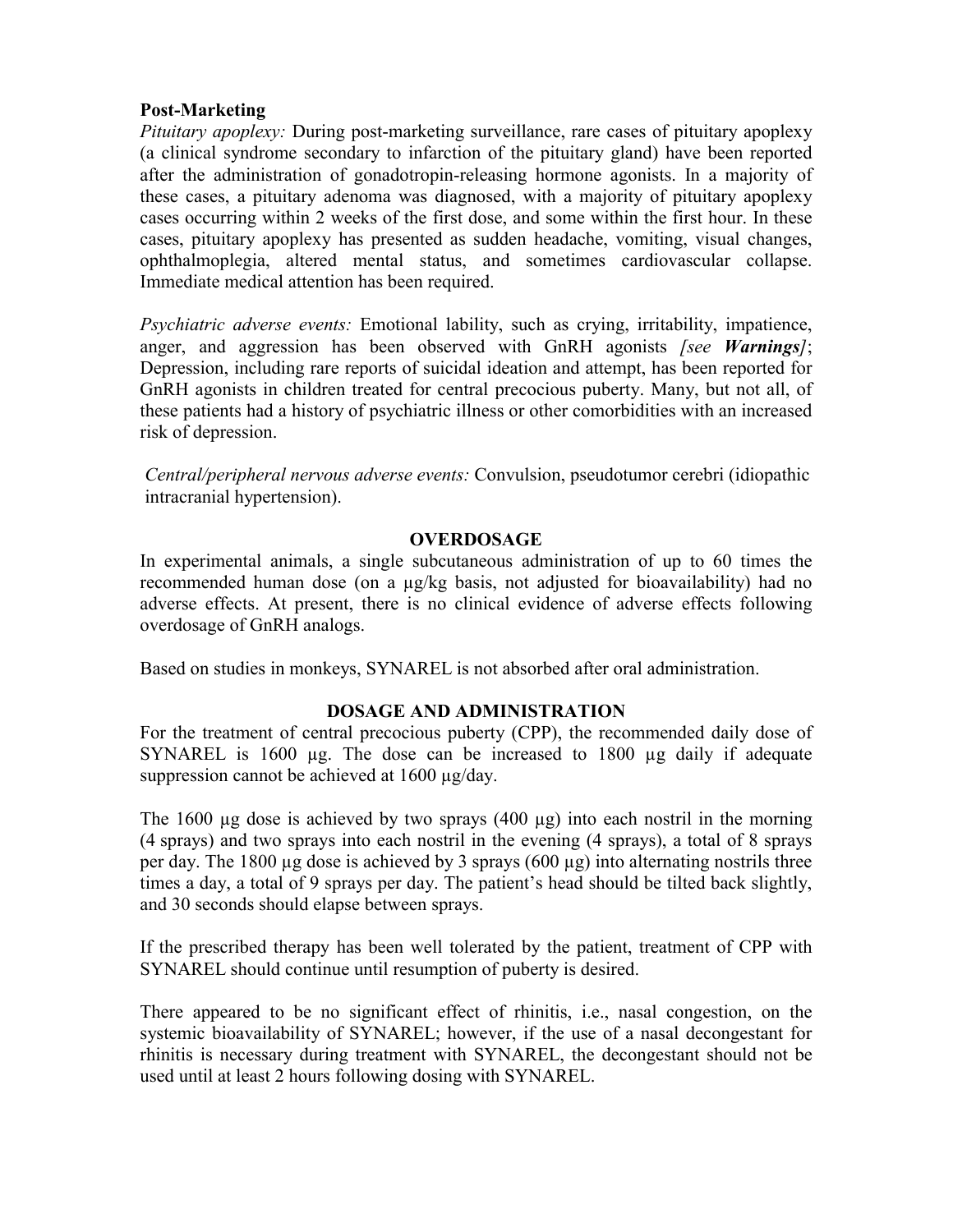Sneezing during or immediately after dosing with SYNAREL should be avoided, if possible, since this may impair drug absorption.

At 1600 µg/day, a bottle of SYNAREL provides about a 7-day supply (about 56 sprays). If the daily dose is increased, increase the supply to the patient to ensure uninterrupted treatment for the duration of therapy.

## **HOW SUPPLIED**

Each 0.5 ounce bottle (NDC 0025-0166-08) contains 8 mL SYNAREL (nafarelin acetate) Nasal Solution 2 mg/mL (as nafarelin base), and is supplied with a metered spray pump that delivers 200 µg of nafarelin per spray. A dust cover and a leaflet of patient instructions are also included.

**Store upright at 25°C (77°F); excursions permitted to 15–30°C (59–86°F)** [see USP Controlled Room Temperature]. Protect from light.

 $\sum$  Pfizer

**Distributed by Pfizer Labs** Division of Pfizer Inc. New York, NY 10017

LAB-1048-4.0 Revised: April 2022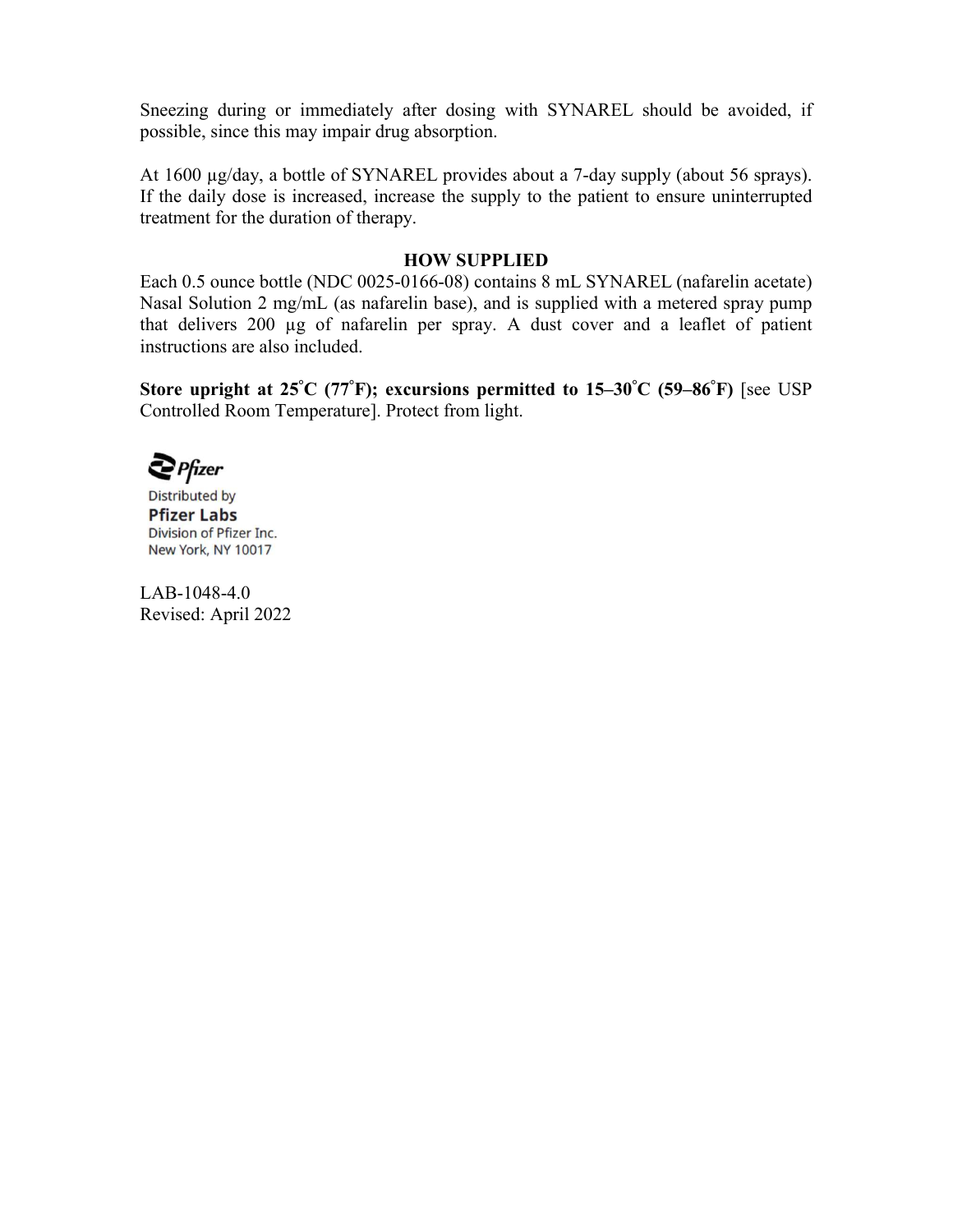# **Synarel®**

**(nafarelin acetate) nasal solution**

# **ENDOMETRIOSIS (FOR CENTRAL PRECOCIOUS PUBERTY, SEE REVERSE SIDE)**

# **PHYSICIAN LABELING**

#### **DESCRIPTION**

SYNAREL (nafarelin acetate) Nasal Solution is intended for administration as a spray to the nasal mucosa. Nafarelin acetate, the active component of SYNAREL Nasal Solution, is a decapeptide with the chemical name: 5-oxo-L-prolyl-L-histidyl-L-tryptophyl-L-seryl-L-tyrosyl-3-(2-naphthyl)-D-alanyl-L-leucyl-L-arginyl-L-prolyl-glycinamide acetate. Nafarelin acetate is a synthetic analog of the naturally occurring gonadotropin-releasing hormone (GnRH).

Nafarelin acetate has the following chemical structure:



 $\bullet$  x CH<sub>3</sub>COOH  $\bullet$  y H<sub>2</sub>O  $(1 \le x \le 2; 2 \le y \le 8)$ 

SYNAREL Nasal Solution contains nafarelin acetate (2 mg/mL, content expressed as nafarelin base) in a solution of benzalkonium chloride, glacial acetic acid, sodium hydroxide or hydrochloric acid (to adjust pH), sorbitol, and purified water.

After priming the pump unit for SYNAREL, each actuation of the unit delivers approximately 100 µL of the spray containing approximately 200 µg nafarelin base. The contents of one spray bottle are intended to deliver at least 60 sprays.

#### **CLINICAL PHARMACOLOGY**

Nafarelin acetate is a potent agonistic analog of gonadotropin-releasing hormone (GnRH). At the onset of administration, nafarelin stimulates the release of the pituitary gonadotropins, LH and FSH, resulting in a temporary increase of ovarian steroidogenesis. Repeated dosing abolishes the stimulatory effect on the pituitary gland. Twice daily administration leads to decreased secretion of gonadal steroids by about 4 weeks;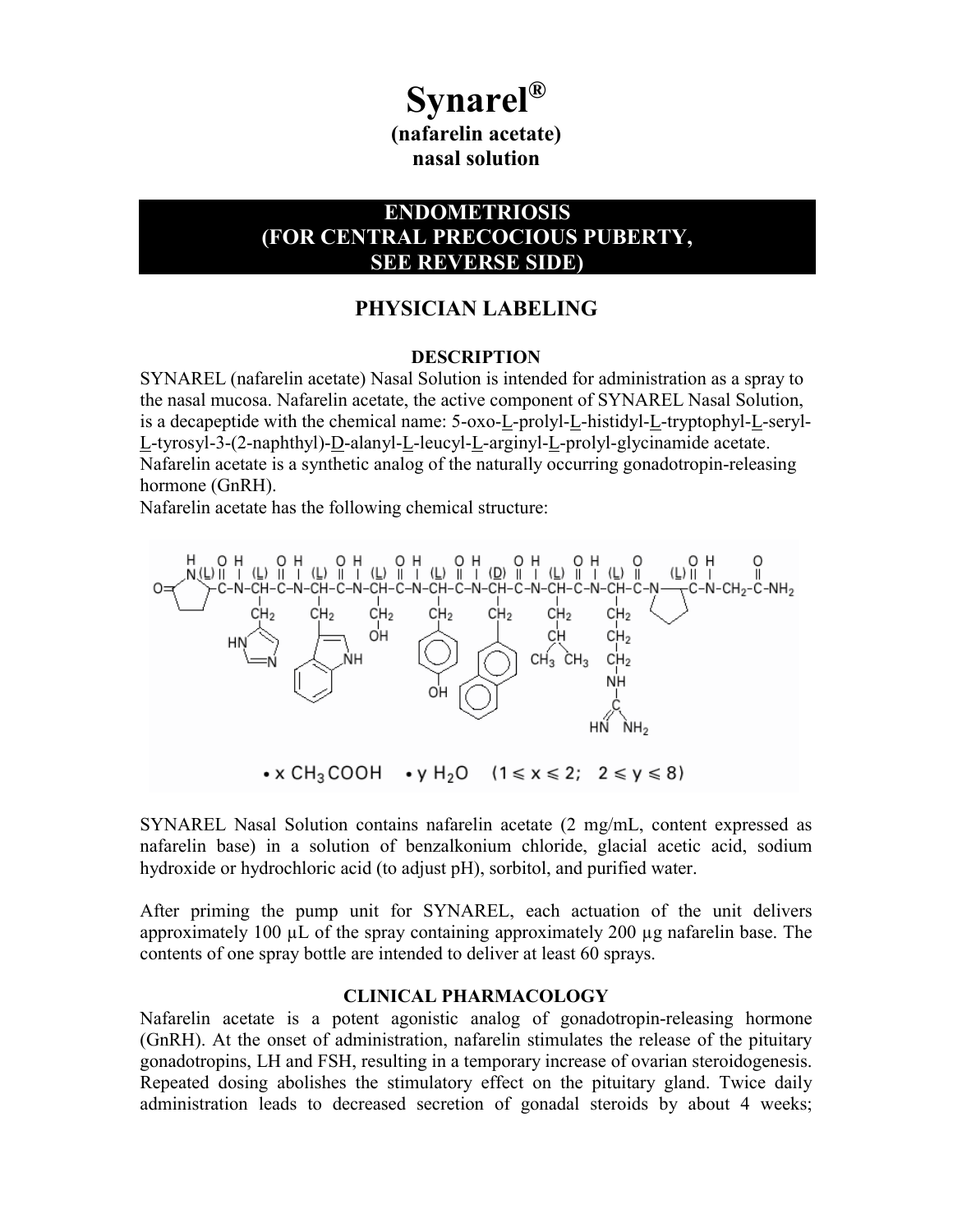consequently, tissues and functions that depend on gonadal steroids for their maintenance become quiescent.

Nafarelin acetate is rapidly absorbed into the systemic circulation after intranasal administration. Maximum serum concentrations (measured by RIA) were achieved between 10 and 40 minutes. Following a single dose of 200 µg base, the observed average peak concentration was 0.6 ng/mL (range 0.2 to 1.4 ng/mL), whereas following a single dose of 400 µg base, the observed average peak concentration was 1.8 ng/mL (range 0.5 to 5.3 ng/mL). Bioavailability from a 400  $\mu$ g dose averaged 2.8% (range 1.2 to 5.6%). The average serum half-life of nafarelin following intranasal administration is approximately 3 hours. About 80% of nafarelin acetate is bound to plasma proteins at 4°C. Twice daily intranasal administration of 200 or 400 µg of SYNAREL in 18 healthy women for 22 days did not lead to significant accumulation of the drug. Based on the mean  $C_{\text{min}}$  levels on Days 15 and 22, there appeared to be dose proportionality across the two dose levels.

After subcutaneous administration of  $^{14}$ C-nafarelin acetate to men, 44–55% of the dose was recovered in urine and 18.5–44.2% was recovered in feces. Approximately 3% of the administered dose appeared as unchanged nafarelin in urine. The  ${}^{14}C$  serum half-life of the metabolites was about 85.5 hours. Six metabolites of nafarelin have been identified of which the major metabolite is Tyr-D(2)-Nal-Leu-Arg-Pro-Gly-NH<sub>2</sub>(5-10). The activity of the metabolites, the metabolism of nafarelin by nasal mucosa, and the pharmacokinetics of the drug in hepatically- and renally-impaired patients have not been determined.

There appeared to be no significant effect of rhinitis, i.e., nasal congestion, on the systemic bioavailability of SYNAREL; however, if the use of a nasal decongestant for rhinitis is necessary during treatment with SYNAREL, the decongestant should not be used until at least 2 hours following dosing of SYNAREL.

In controlled clinical studies, SYNAREL at doses of 400 and 800 µg/day for 6 months was shown to be comparable to danazol, 800 mg/day, in relieving the clinical symptoms of endometriosis (pelvic pain, dysmenorrhea, and dyspareunia) and in reducing the size of endometrial implants as determined by laparoscopy. The clinical significance of a decrease in endometriotic lesions is not known at this time and, in addition, laparoscopic staging of endometriosis does not necessarily correlate with severity of symptoms.

In a single controlled clinical trial, intranasal SYNAREL (nafarelin acetate) at a dose of 400 µg per day was shown to be clinically comparable to intramuscular leuprolide depot, 3.75 mg monthly, for the treatment of the symptoms (dysmenorrhea, dyspareunia and pelvic pain) associated with endometriosis.

SYNAREL 400 µg daily induced amenorrhea in approximately 65%, 80%, and 90% of the patients after 60, 90, and 120 days, respectively. In the first, second, and third post-treatment months, normal menstrual cycles resumed in 4%, 82%, and 100%, respectively, of those patients who did not become pregnant.

At the end of treatment, 60% of patients who received SYNAREL, 400 µg/day, were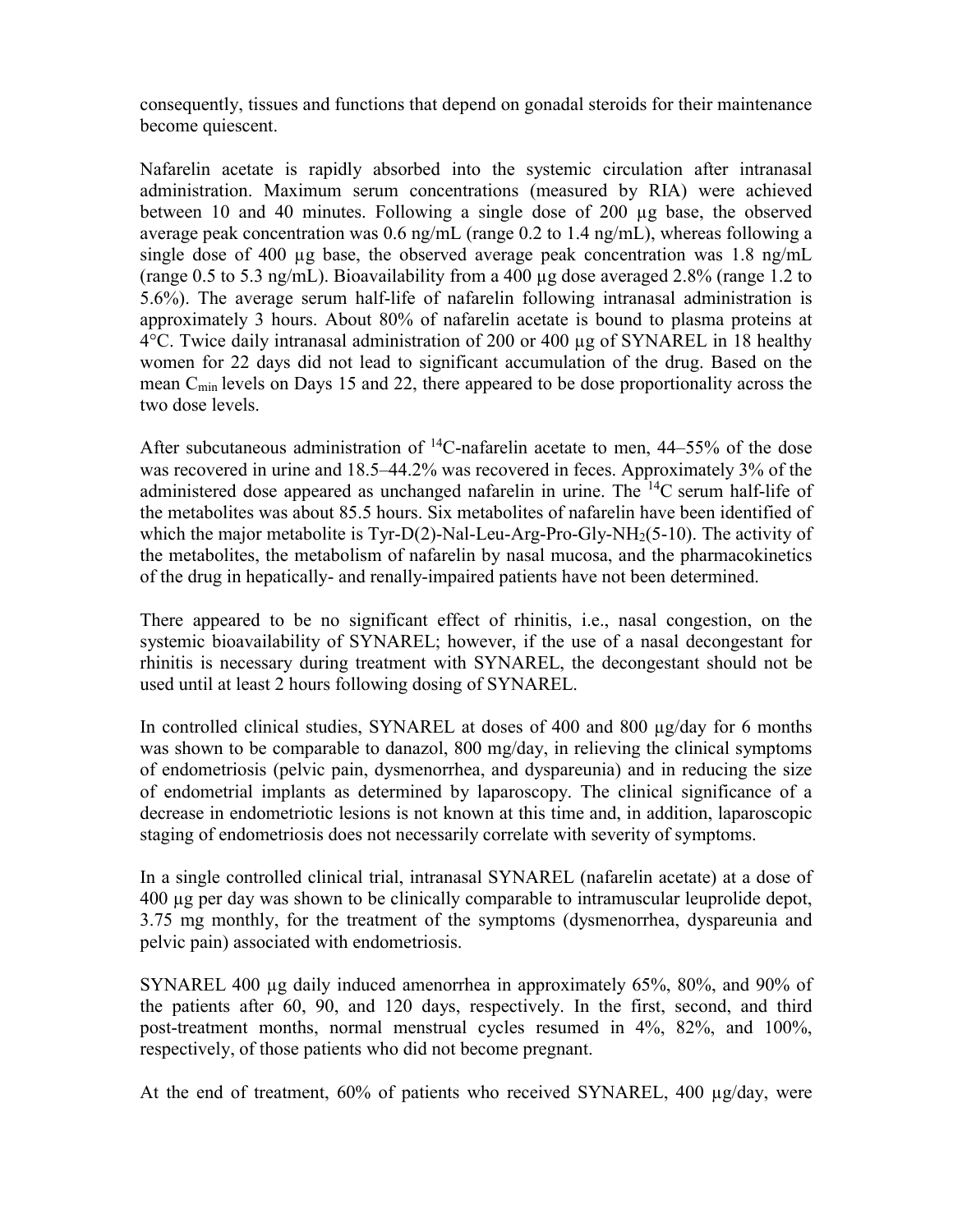symptom free, 32% had mild symptoms, 7% had moderate symptoms, and 1% had severe symptoms. Of the 60% of patients who had complete relief of symptoms at the end of treatment, 17% had moderate symptoms 6 months after treatment was discontinued, 33% had mild symptoms, 50% remained symptom free, and no patient had severe symptoms.

During the first two months use of SYNAREL, some women experience vaginal bleeding of variable duration and intensity. In all likelihood, this bleeding represents estrogen withdrawal bleeding and is expected to stop spontaneously. If vaginal bleeding continues, the possibility of lack of compliance with the dosing regimen should be considered. If the patient is complying carefully with the regimen, an increase in dose to 400 µg twice a day should be considered.

There is no evidence that pregnancy rates are enhanced or adversely affected by the use of SYNAREL.

# **INDICATIONS AND USAGE FOR ENDOMETRIOSIS**

(For Central Precocious Puberty, See *Reverse Side*)

SYNAREL is indicated for management of endometriosis, including pain relief and reduction of endometriotic lesions. Experience with SYNAREL for the management of endometriosis has been limited to women 18 years of age and older treated for 6 months.

# **CONTRAINDICATIONS**

1. Hypersensitivity to GnRH, GnRH agonist analogs or any of the excipients in SYNAREL;

2. Undiagnosed abnormal vaginal bleeding;

3. Use in pregnancy or in women who may become pregnant while receiving the drug. SYNAREL may cause fetal harm when administered to a pregnant woman. Major fetal abnormalities were observed in rats, but not in mice or rabbits after administration of SYNAREL during the period of organogenesis. There was a dose-related increase in fetal mortality and a decrease in fetal weight in rats *[see Pregnancy]*. The effects on rat fetal mortality are expected consequences of the alterations in hormonal levels brought about by the drug. If this drug is used during pregnancy or if the patient becomes pregnant while taking this drug, she should be apprised of the potential hazard to the fetus; 4. Use in women who are breast-feeding *[see Nursing Mothers]*.

# **WARNINGS**

# **Safe use of nafarelin acetate in pregnancy has not been established clinically. Before starting treatment with SYNAREL, pregnancy must be excluded.**

When used regularly at the recommended dose, SYNAREL usually inhibits ovulation and stops menstruation. Contraception is not insured, however, by taking SYNAREL, particularly if patients miss successive doses. Therefore, patients should use nonhormonal methods of contraception. Patients should be advised to see their physician if they believe they may be pregnant. If a patient becomes pregnant during treatment, the drug must be discontinued and the patient must be apprised of the potential risk to the fetus.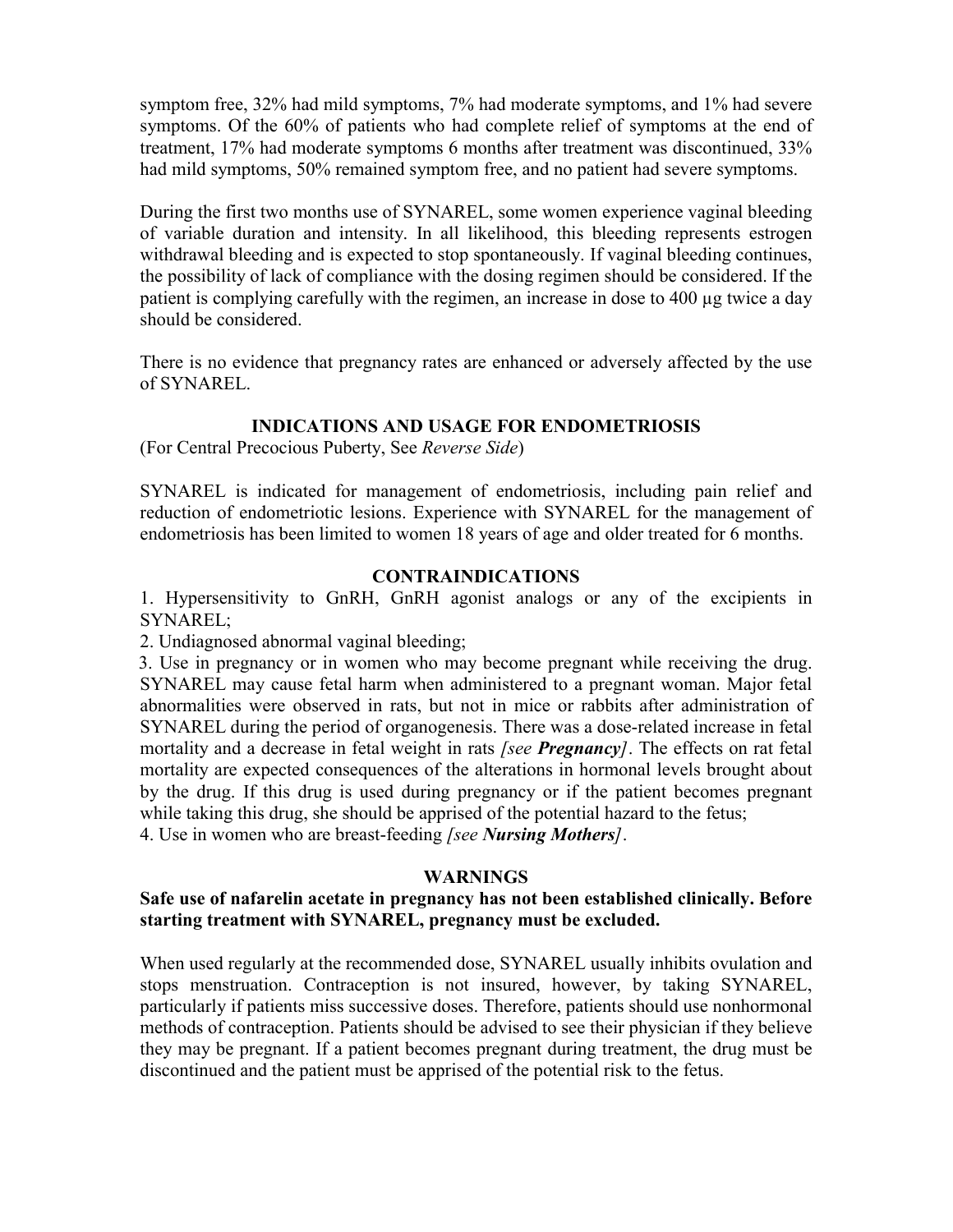## **PRECAUTIONS**

# **General**

As with other drugs that stimulate the release of gonadotropins or that induce ovulation, ovarian cysts have been reported to occur in the first two months of therapy with SYNAREL. Many, but not all, of these events occurred in patients with polycystic ovarian disease. These cystic enlargements may resolve spontaneously, generally by about four to six weeks of therapy, but in some cases may require discontinuation of drug and/or surgical intervention.

# **Information for Patients**

An information pamphlet for patients is included with the product. Patients should be aware of the following information:

1. Since menstruation should stop with effective doses of SYNAREL, the patient should notify her physician if regular menstruation persists. The cause of vaginal spotting, bleeding or menstruation could be noncompliance with the treatment regimen, or it could be that a higher dose of the drug is required to achieve amenorrhea. The patient should be questioned regarding her compliance. If she is careful and compliant, and menstruation persists to the second month, consideration should be given to doubling the dose of SYNAREL. If the patient has missed several doses, she should be counseled on the importance of taking SYNAREL regularly as prescribed.

2. Patients should not use SYNAREL if they are pregnant, breastfeeding, have undiagnosed abnormal vaginal bleeding, or are allergic to any of the ingredients in SYNAREL.

3. Safe use of the drug in pregnancy has not been established clinically. Therefore, a nonhormonal method of contraception should be used during treatment. Patients should be advised that if they miss successive doses of SYNAREL, breakthrough bleeding or ovulation may occur with the potential for conception. If a patient becomes pregnant during treatment, she should discontinue treatment and consult her physician.

4. Those adverse events occurring most frequently in clinical studies with SYNAREL are associated with hypoestrogenism; the most frequently reported are hot flashes, headaches, emotional lability, decreased libido, vaginal dryness, acne, myalgia, and reduction in breast size. Estrogen levels returned to normal after treatment was discontinued. Nasal irritation occurred in about 10% of all patients who used intranasal nafarelin.

5. The induced hypoestrogenic state results in a small loss in bone density over the course of treatment, some of which may not be reversible. During one six-month treatment period, this bone loss should not be important. In patients with major risk factors for decreased bone mineral content such as chronic alcohol and/or tobacco use, strong family history of osteoporosis, or chronic use of drugs that can reduce bone mass such as anticonvulsants or corticosteroids, therapy with SYNAREL may pose an additional risk. In these patients the risks and benefits must be weighed carefully before therapy with SYNAREL is instituted. Repeated courses of treatment with gonadotropin-releasing hormone analogs are not advisable in patients with major risk factors for loss of bone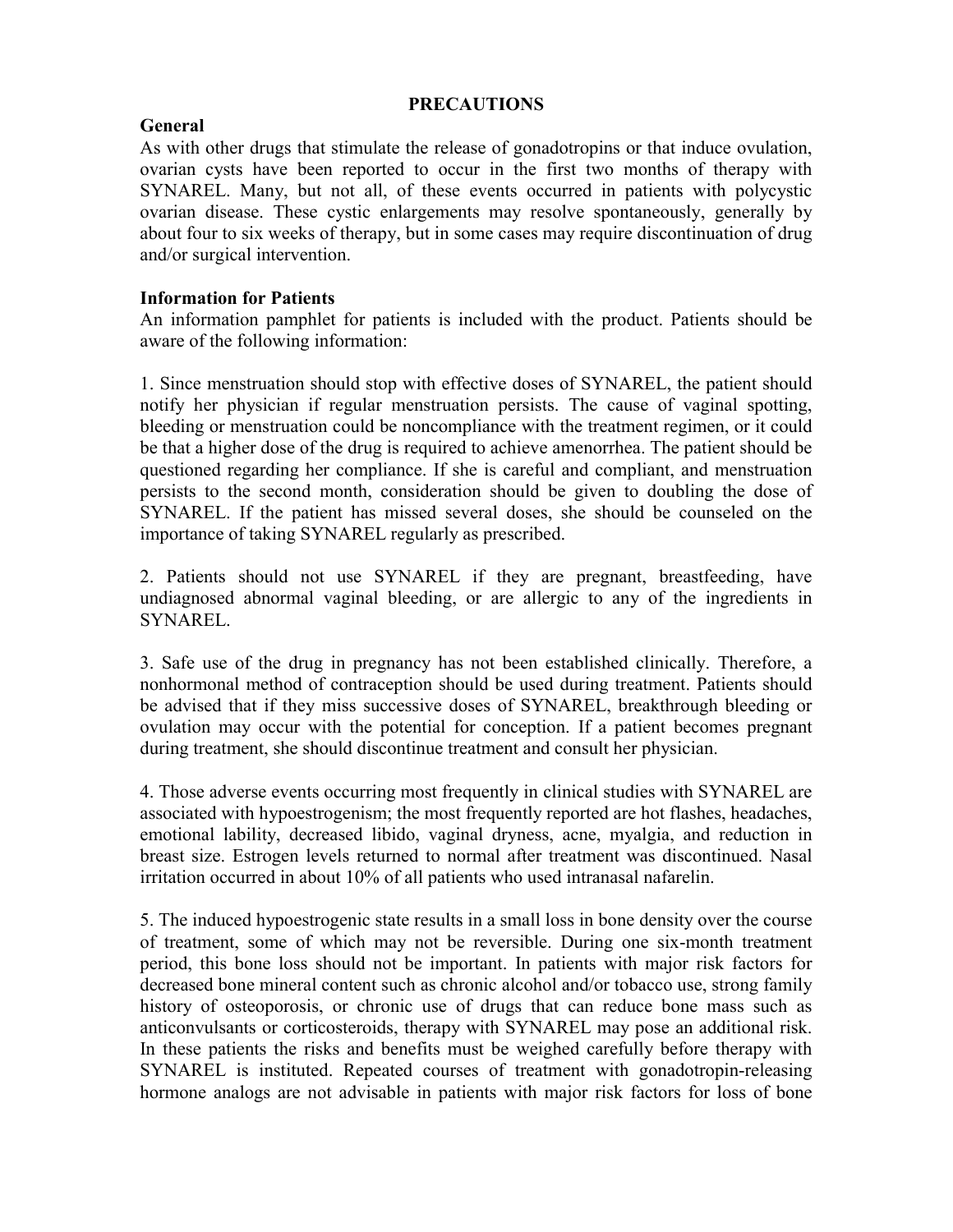mineral content.

6. Patients with intercurrent rhinitis should consult their physician for the use of a topical nasal decongestant. If the use of a topical nasal decongestant is required during treatment with SYNAREL, the decongestant should not be used until at least 2 hours following dosing with SYNAREL.

Sneezing during or immediately after dosing with SYNAREL should be avoided, if possible, since this may impair drug absorption.

7. Retreatment cannot be recommended since safety data beyond 6 months are not available.

# **Drug Interactions**

No pharmacokinetic-based drug-drug interaction studies have been conducted with SYNAREL. However, because nafarelin acetate is a peptide that is primarily degraded by peptidase and not by cytochrome P-450 enzymes, and the drug is only about 80% bound to plasma proteins at 4°C, drug interactions would not be expected to occur.

# **Drug/Laboratory Test Interactions**

Administration of SYNAREL in therapeutic doses results in suppression of the pituitarygonadal system. Normal function is usually restored within 4 to 8 weeks after treatment is discontinued. Therefore, diagnostic tests of pituitary gonadotropic and gonadal functions conducted during treatment and up to 4 to 8 weeks after discontinuation of therapy with SYNAREL may be misleading.

# **Carcinogenesis, Mutagenesis, Impairment of Fertility**

Carcinogenicity studies of nafarelin were conducted in rats (24 months) at doses up to 100 µg/kg/day and mice (18 months) at doses up to 500 µg/kg/day using intramuscular doses (up to 110 times and 560 times the maximum recommended human intranasal dose, respectively). These multiples of the human dose are based on the relative bioavailability of the drug by the two routes of administration. As seen with other GnRH agonists, nafarelin acetate given to laboratory rodents at high doses for prolonged periods induced proliferative responses (hyperplasia and/or neoplasia) of endocrine organs. At 24 months, there was an increase in the incidence of pituitary tumors (adenoma/carcinoma) in highdose female rats and a dose-related increase in male rats. There was an increase in pancreatic islet cell adenomas in both sexes, and in benign testicular and ovarian tumors in the treated groups. There was a dose-related increase in benign adrenal medullary tumors in treated female rats. In mice, there was a dose-related increase in Harderian gland tumors in males and an increase in pituitary adenomas in high-dose females. No metastases of these tumors were observed. It is known that tumorigenicity in rodents is particularly sensitive to hormonal stimulation.

Mutagenicity studies were performed with nafarelin acetate using bacterial, yeast, and mammalian systems. These studies provided no evidence of mutagenic potential.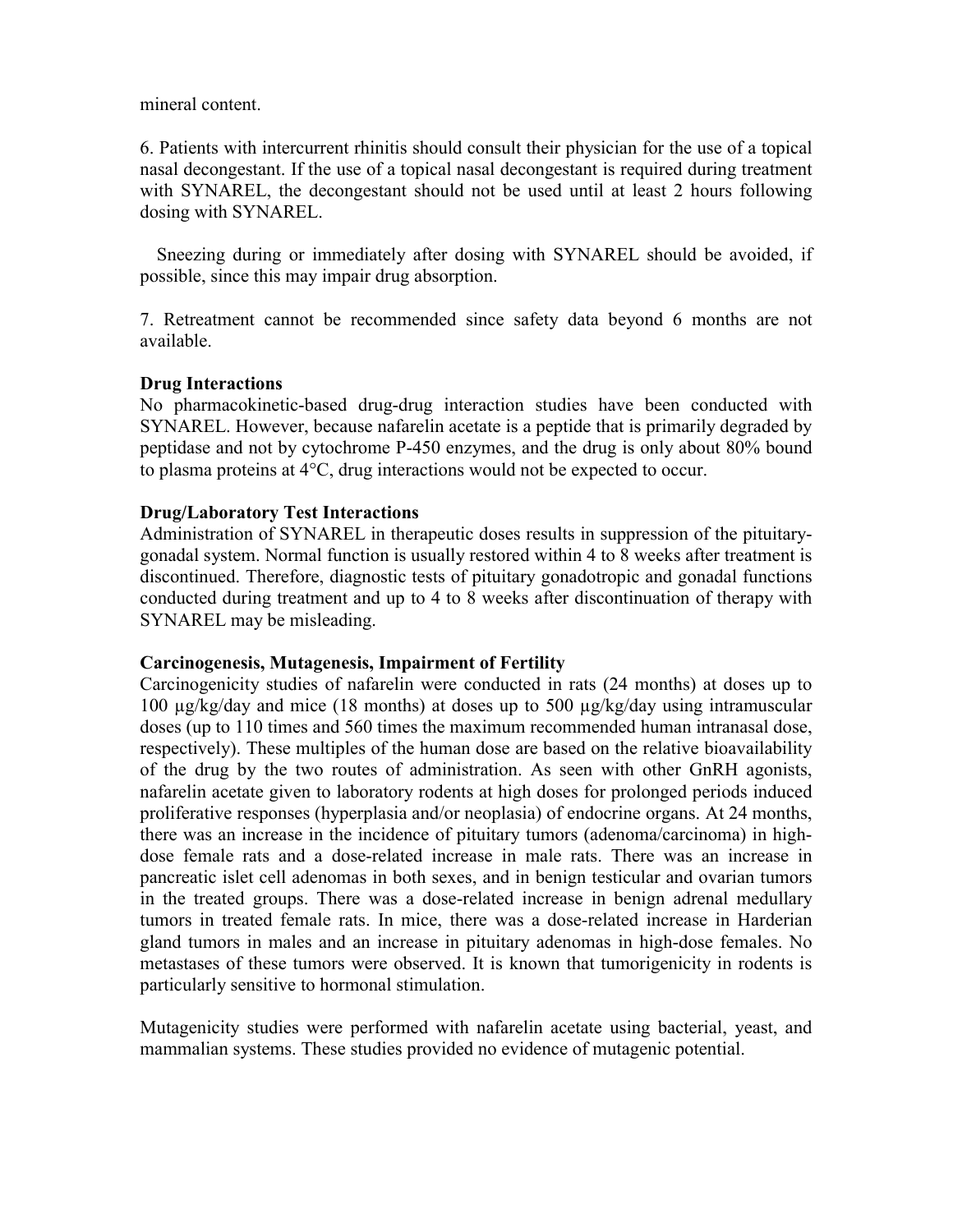Reproduction studies in male and female rats have shown full reversibility of fertility suppression when drug treatment was discontinued after continuous administration for up to 6 months. The effect of treatment of prepubertal rats on the subsequent reproductive performance of mature animals has not been investigated.

# **Pregnancy**

## *Teratogenic Effects*

See *Contraindications.* Intramuscular SYNAREL was administered to rats during the period of organogenesis at 0.4, 1.6, and 6.4 µg/kg/day (about 0.5, 2, and 7 times the maximum recommended human intranasal dose based on the relative bioavailability by the two routes of administration). An increase in major fetal abnormalities was observed in 4/80 fetuses at the highest dose. A similar, repeat study at the same doses in rats and studies in mice and rabbits at doses up to  $600 \mu g/kg/day$  and  $0.18 \mu g/kg/day$ , respectively, failed to demonstrate an increase in fetal abnormalities after administration during the period of organogenesis. In rats and rabbits, there was a dose-related increase in fetal mortality and a decrease in fetal weight with the highest dose.

#### **Nursing Mothers**

It is not known whether SYNAREL is excreted in human milk. Because many drugs are excreted in human milk, and because the effects of SYNAREL on lactation and/or the breastfed child have not been determined, SYNAREL should not be used by nursing mothers.

#### **Pediatric Use**

Safety and effectiveness of SYNAREL for endometriosis in patients younger than 18 years have not been established.

# **Clinical Studies**

# **ADVERSE REACTIONS**

In formal clinical trials of 1509 healthy adult patients, symptoms suggestive of drug sensitivity, such as shortness of breath, chest pain, urticaria, rash and pruritus occurred in 3 patients (approximately 0.2%).

As would be expected with a drug which lowers serum estradiol levels, the most frequently reported adverse reactions were those related to hypoestrogenism.

In controlled studies comparing SYNAREL (400 µg/day) and danazol (600 or 800 mg/day), adverse reactions most frequently reported and thought to be drug-related are shown in the figure below: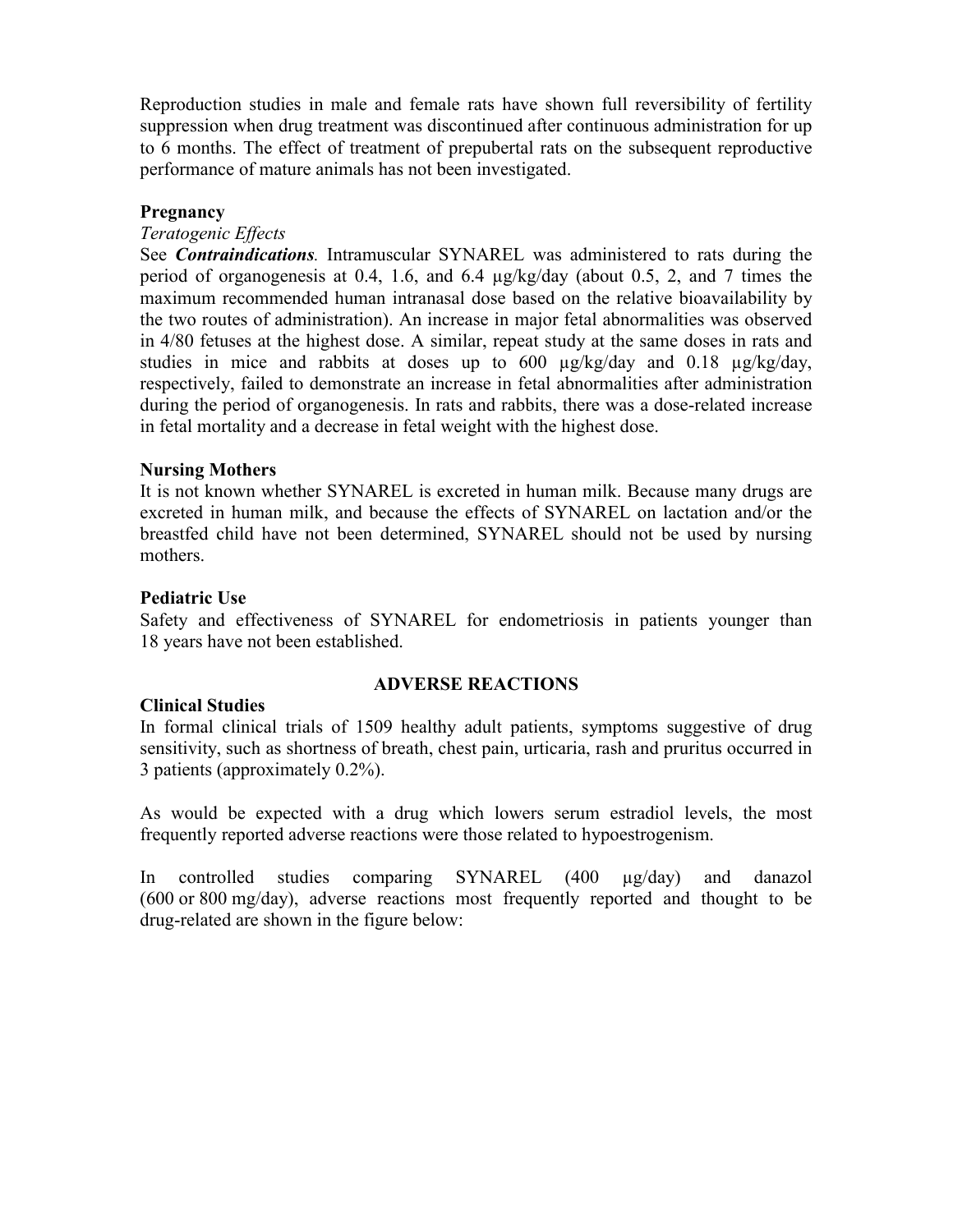

In addition, less than 1% of patients experienced paresthesia, palpitations, chloasma, maculopapular rash, eye pain, asthenia, lactation, breast engorgement, and arthralgia.

#### **Changes in Bone Density**

After six months of treatment with SYNAREL, vertebral trabecular bone density and total vertebral bone mass, measured by quantitative computed tomography (QCT), decreased by an average of 8.7% and 4.3%, respectively, compared to pretreatment levels. There was partial recovery of bone density in the post-treatment period; the average trabecular bone density and total bone mass were 4.9% and 3.3% less than the pretreatment levels, respectively. Total vertebral bone mass, measured by dual photon absorptiometry (DPA), decreased by a mean of 5.9% at the end of treatment.

After six months treatment with SYNAREL, bone mass as measured by dual x-ray bone densitometry (DEXA), decreased 3.2%. Mean total vertebral mass, re-examined by DEXA six months after completion of treatment, was 1.4% below pretreatment. There was little, if any, decrease in the mineral content in compact bone of the distal radius and second metacarpal. Use of SYNAREL for longer than the recommended six months or in the presence of other known risk factors for decreased bone mineral content may cause additional bone loss.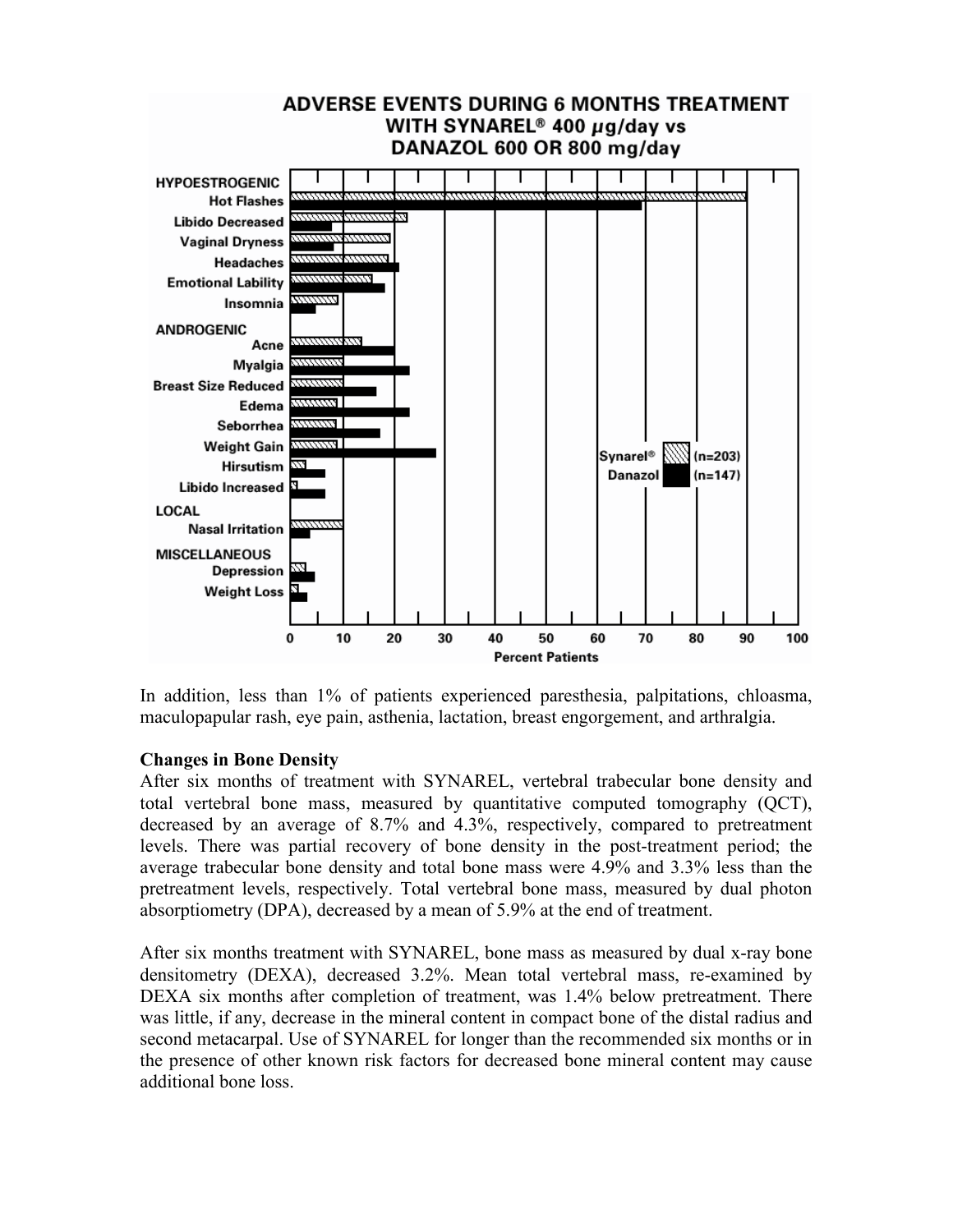# **Changes in Laboratory Values During Treatment**

*Plasma enzymes.* During clinical trials with SYNAREL, regular laboratory monitoring revealed that SGOT and SGPT levels were more than twice the upper limit of normal in only one patient each. There was no other clinical or laboratory evidence of abnormal liver function and levels returned to normal in both patients after treatment was stopped.

*Lipids.* At enrollment, 9% of the patients in the group taking SYNAREL 400 µg/day and 2% of the patients in the danazol group had total cholesterol values above 250 mg/dL. These patients also had cholesterol values above 250 mg/dL at the end of treatment.

Of those patients whose pretreatment cholesterol values were below 250 mg/dL, 6% in the group treated with SYNAREL and 18% in the danazol group, had post-treatment values above 250 mg/dL.

The mean  $(\pm$  SEM) pretreatment values for total cholesterol from all patients were 191.8 (4.3) mg/dL in the group treated with SYNAREL and 193.1 (4.6) mg/dL in the danazol group. At the end of treatment, the mean values for total cholesterol from all patients were 204.5 (4.8) mg/dL in the group treated with SYNAREL and 207.7 (5.1) mg/dL in the danazol group. These increases from the pretreatment values were statistically significant  $(p<0.05)$  in both groups.

Triglycerides were increased above the upper limit of 150 mg/dL in 12% of the patients who received SYNAREL and in 7% of the patients who received danazol.

At the end of treatment, no patients receiving SYNAREL had abnormally low HDL cholesterol fractions (less than 30 mg/dL) compared with 43% of patients receiving danazol. None of the patients receiving SYNAREL had abnormally high LDL cholesterol fractions (greater than 190 mg/dL) compared with 15% of those receiving danazol. There was no increase in the LDL/HDL ratio in patients receiving SYNAREL, but there was approximately a 2-fold increase in the LDL/HDL ratio in patients receiving danazol.

*Other changes.* In comparative studies, the following changes were seen in approximately 10% to 15% of patients. Treatment with SYNAREL was associated with elevations of plasma phosphorus and eosinophil counts, and decreases in serum calcium and WBC counts. Danazol therapy was associated with an increase of hematocrit and WBC.

# **Post-Marketing**

*Pituitary apoplexy:* During post-marketing surveillance, rare cases of pituitary apoplexy (a clinical syndrome secondary to infarction of the pituitary gland) have been reported after the administration of gonadotropin-releasing hormone agonists. In a majority of these cases, a pituitary adenoma was diagnosed, with a majority of pituitary apoplexy cases occurring within 2 weeks of the first dose, and some within the first hour. In these cases, pituitary apoplexy has presented as sudden headache, vomiting, visual changes, ophthalmoplegia, altered mental status, and sometimes cardiovascular collapse. Immediate medical attention has been required.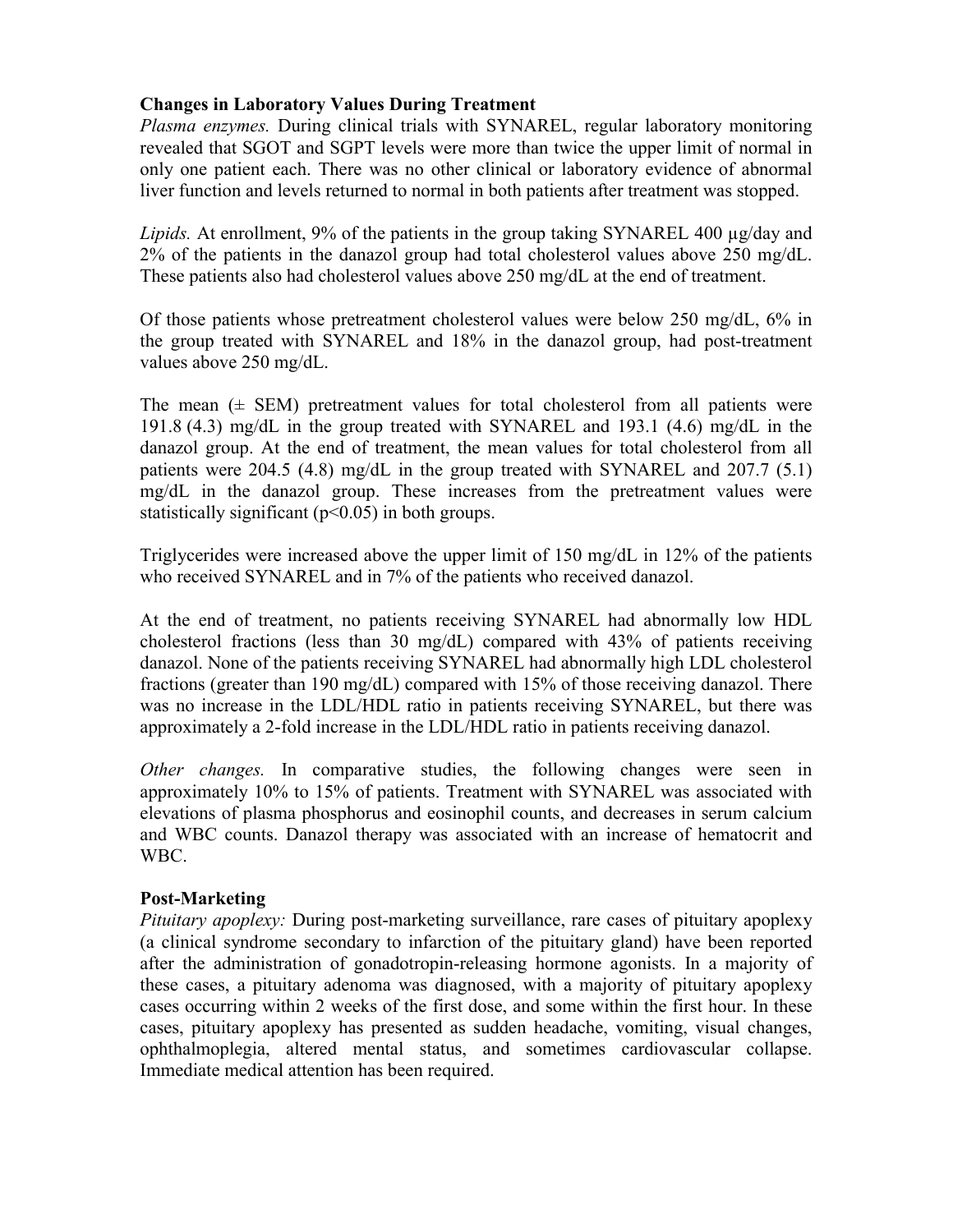*Cardiovascular adverse events:* Cases of serious venous and arterial thromboembolism have been reported, including deep vein thrombosis, pulmonary embolism, myocardial infarction, stroke, and transient ischemic attack. Although a temporal relationship was reported in some cases, most cases were confounded by risk factors or concomitant medication use. It is unknown if there is a causal association between the use of GnRH analogs and these events.

*Central/peripheral nervous adverse events:* Convulsion.

*Hepatic adverse events:* Rarely reported serious liver injury.

*Reproductive system adverse events:* Cases of ovarian hyperstimulation syndrome have been reported with Synarel monotherapy when used for Assisted Reproductive Technology which is not an approved indication.

# **OVERDOSAGE**

In experimental animals, a single subcutaneous administration of up to 60 times the recommended human dose (on a µg/kg basis, not adjusted for bioavailability) had no adverse effects. At present, there is no clinical evidence of adverse effects following overdosage of GnRH analogs.

Based on studies in monkeys, SYNAREL is not absorbed after oral administration.

# **DOSAGE AND ADMINISTRATION**

For the management of endometriosis, the recommended daily dose of SYNAREL is  $400 \mu$ g. This is achieved by one spray  $(200 \mu)$  into one nostril in the morning and one spray into the other nostril in the evening. Treatment should be started between days 2 and 4 of the menstrual cycle.

In an occasional patient, the 400 µg daily dose may not produce amenorrhea. For these patients with persistent regular menstruation after 2 months of treatment, the dose of SYNAREL may be increased to 800 µg daily. The 800 µg dose is administered as one spray into each nostril in the morning (a total of two sprays) and again in the evening.

The recommended duration of administration is six months. Retreatment cannot be recommended since safety data for retreatment are not available. If the symptoms of endometriosis recur after a course of therapy, and further treatment with SYNAREL is contemplated, it is recommended that bone density be assessed before retreatment begins to ensure that values are within normal limits.

There appeared to be no significant effect of rhinitis, i.e., nasal congestion, on the systemic bioavailability of SYNAREL; however, if the use of a nasal decongestant for rhinitis is necessary during treatment with SYNAREL, the decongestant should not be used until at least 2 hours following dosing with SYNAREL.

Sneezing during or immediately after dosing with SYNAREL should be avoided, if possible, since this may impair drug absorption.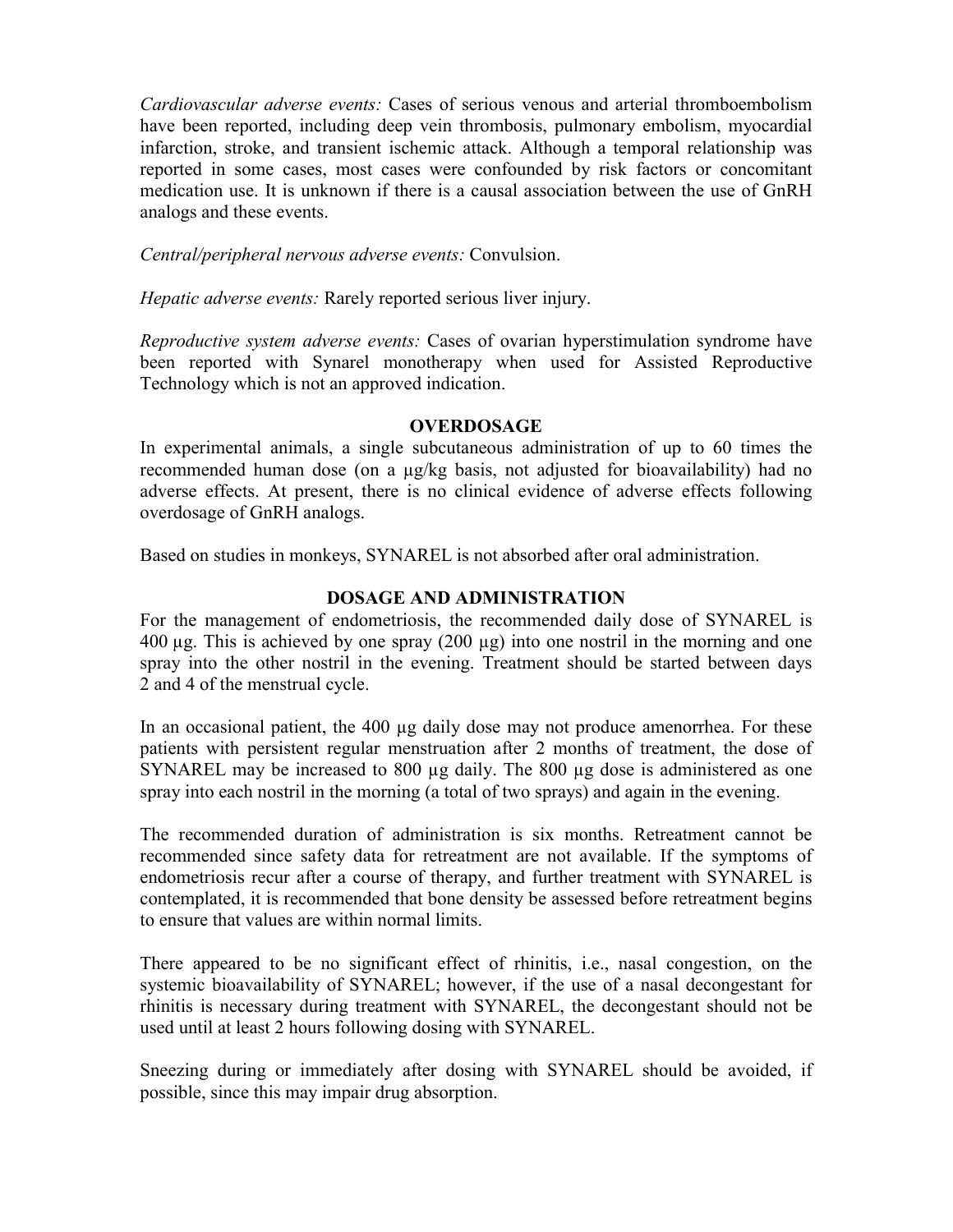At 400 µg/day, a bottle of SYNAREL provides a 30-day (about 60 sprays) supply. If the daily dose is increased, increase the supply to the patient to ensure uninterrupted treatment for the recommended duration of therapy.

#### **HOW SUPPLIED**

Each 0.5 ounce bottle (NDC 0025-0166-08) contains 8 mL SYNAREL (nafarelin acetate) Nasal Solution 2 mg/mL (as nafarelin base), and is supplied with a metered spray pump that delivers 200 µg of nafarelin per spray. A dust cover and a leaflet of patient instructions are also included.

**Store upright at 25°C (77°F); excursions permitted to 15–30°C (59–86°F)** [see USP Controlled Room Temperature]. Protect from light.

 $\sum$  Pfizer

**Distributed** by **Pfizer Labs** Division of Pfizer Inc. New York, NY 10017

LAB-0173-12.0 Revised: April 2022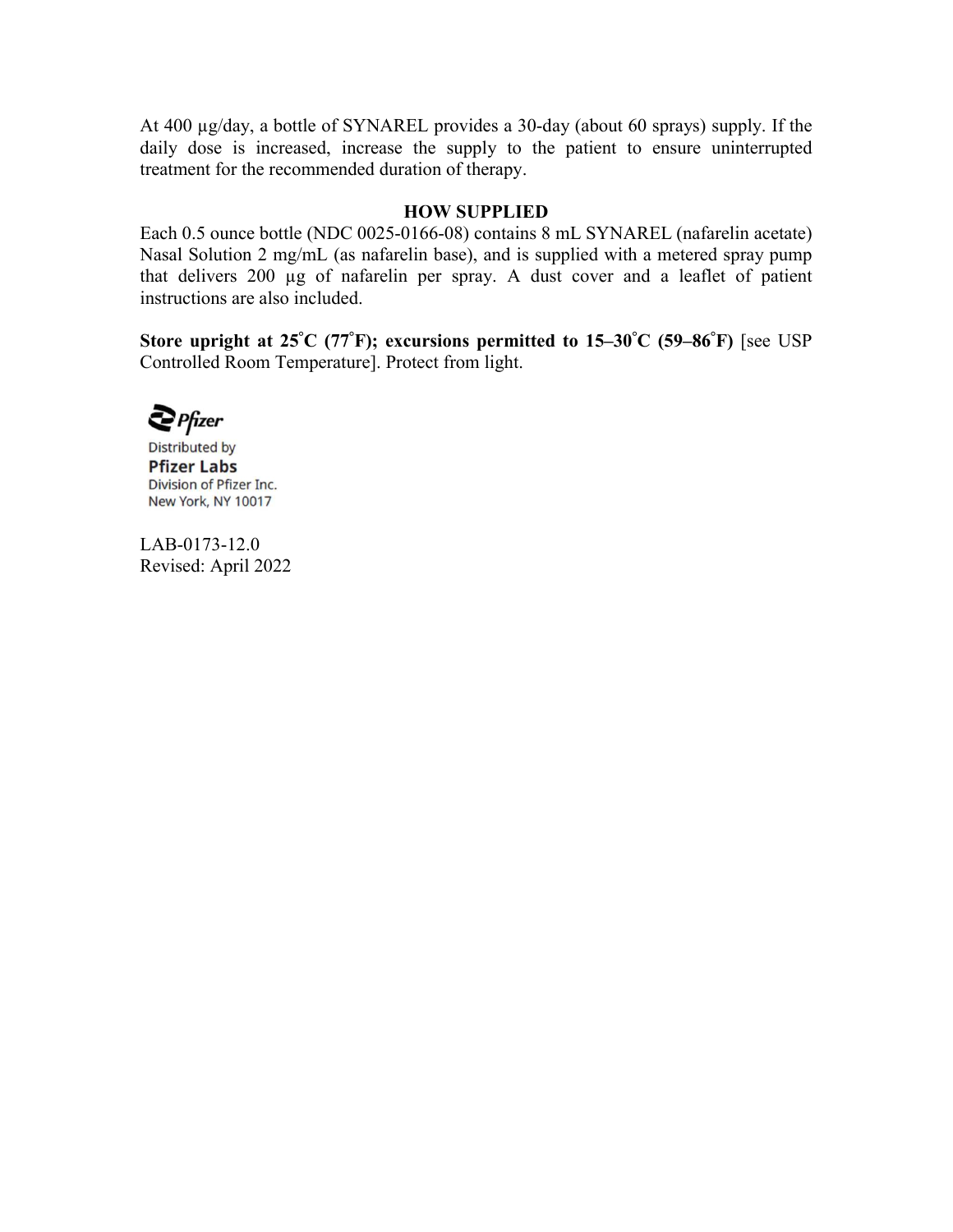# **SYNAREL**

nafarelin acetate Nasal Spray

# **Patient Instructions for Use**

#### **Introduction**

Your doctor has prescribed SYNAREL Nasal Solution to treat your symptoms of endometriosis. This pamphlet has two purposes:

- 1.) to review information your doctor has given you about SYNAREL; and
- 2.) to give you information about how to use SYNAREL properly.

Please read this pamphlet carefully. If you still have questions after reading it or if you have questions at any time during your treatment with SYNAREL, be sure to check with your doctor.

SYNAREL is used to relieve the symptoms of endometriosis. The lining of the uterus is called the endometrium, and part of it is shed during menses. In endometriosis, endometrial tissue is also found outside the uterus and, like normal endometrial tissue, can bleed during a menstrual cycle. It is, in part, this monthly activity that causes you to have symptoms during your cycle. Most often, this out-of-place endometrial tissue is found around the uterus, ovaries, the intestine or other organs in the pelvis. Although some women with endometriosis have no symptoms, many have problems such as severe menstrual cramps, pain during sexual intercourse, low back pain, and painful bowel movements.

Endometrial tissue is affected by the body's hormones, especially estrogen, which is made by the ovaries. When estrogen levels are low, endometrial tissue shrinks (perhaps even disappears), and symptoms of endometriosis ease. SYNAREL temporarily reduces estrogen in the body and temporarily relieves the symptoms of endometriosis.

# **Important Information about SYNAREL**

- 1. You should **not** use SYNAREL if
	- you are pregnant.
	- you are breast feeding.
	- you have abnormal vaginal bleeding that has not been checked into by your doctor.
	- you are allergic to any of the ingredients of SYNAREL (nafarelin acetate, benzalkonium chloride, acetic acid, sodium hydroxide, hydrochloric acid, sorbitol, purified water).
- 2. SYNAREL is a prescription medicine that should be used according to your doctor's directions. SYNAREL comes as a special nasal spray that gives a measured amount of medicine. To be effective, SYNAREL must be used every day, twice a day, for the whole treatment period.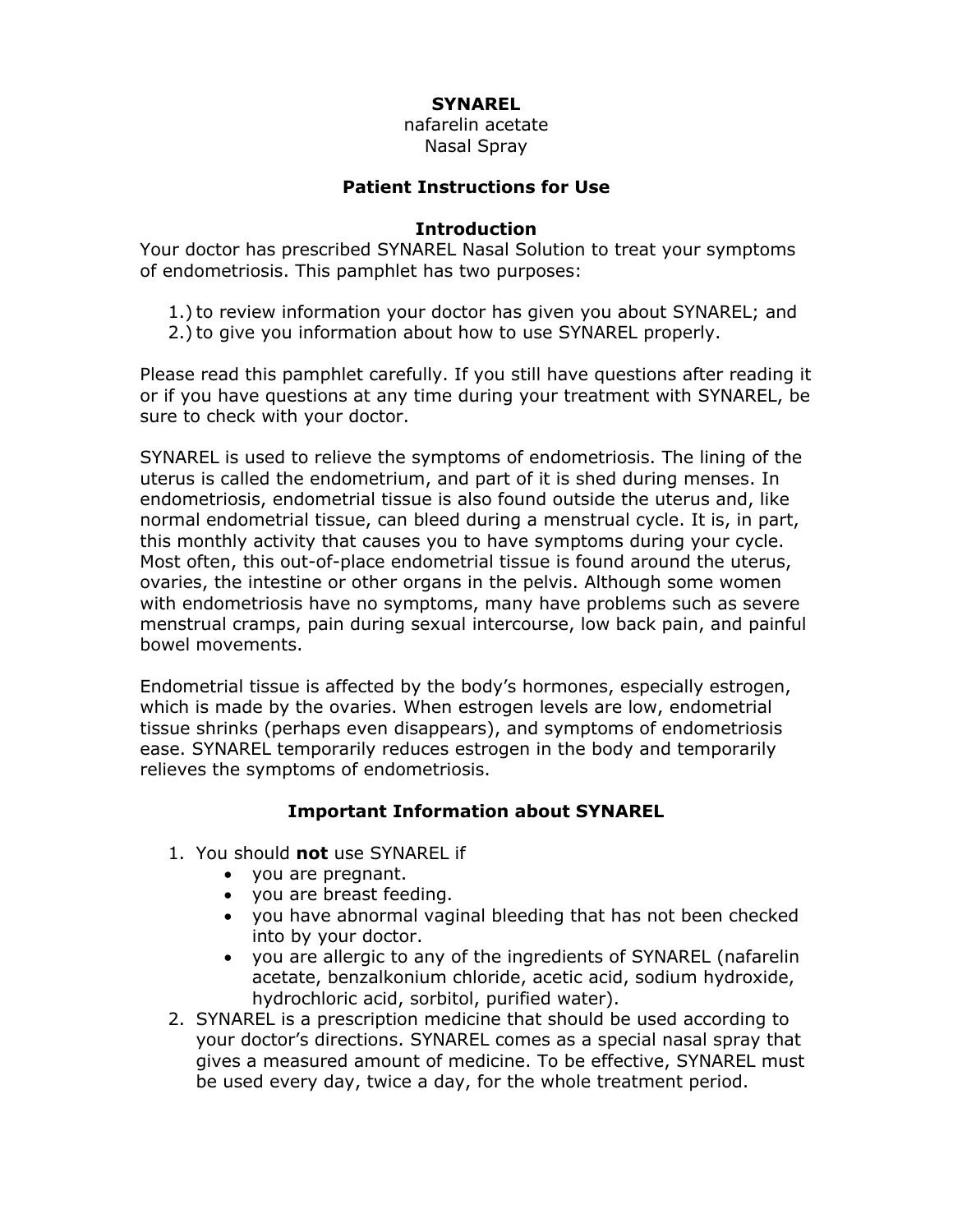- 3. It is important to use a non-hormonal method of contraception (such as diaphragm with contraceptive jelly, IUD, condoms) while taking SYNAREL. You should not use birth control pills while taking SYNAREL.
- 4. If you miss 1 or more doses of SYNAREL, vaginal bleeding (often called breakthrough bleeding) may occur. If you miss successive doses of SYNAREL and have not been using contraception as described above, release of an egg from the ovary (ovulation) may occur, with the possibility of pregnancy. Under these circumstances you must see your physician to make sure you are not pregnant. If you should become pregnant while using SYNAREL, you must discuss the possible risks to the fetus and the choices available to you with your physician.
- 5. Because SYNAREL works by temporarily reducing the body's production of estrogen, a female hormone produced by the ovary, you may have some of the same changes that normally occur at the time of menopause, when the body's production of estrogen naturally decreases. For the first two months after you start using SYNAREL, you may experience some irregular vaginal spotting or bleeding. The duration and intensity of this bleeding may vary; it may be similar to your usual menstruation, or it may be lighter or heavier. The duration may also vary from brief to prolonged. In any case, you can expect this bleeding to stop by itself. After the first two months of treatment with SYNAREL, you can expect a decrease in menstrual flow, and your periods may stop altogether. However, if you miss one or more doses of SYNAREL, you may continue to experience vaginal bleeding. If you continue to experience normal menstrual cycles after two months use of SYNAREL, you should see your doctor about the continued periods. Other changes due to decreased estrogen include hot flashes, vaginal dryness, headaches, mood changes, and decreased interest in sex. Most of these changes are caused by low estrogen levels and may occur during treatment with SYNAREL. Some patients may also experience acne, muscle pain, reduced breast size, and irritation of the tissues inside the nose. These symptoms should disappear after you stop taking the drug.
- 6. When you take SYNAREL, your estrogen levels will be low. Low estrogen levels can result in a small loss of mineral from bone, some of which may not be reversible. During one six-month treatment period, this small loss of mineral from bone should not be important. There are certain conditions that may increase the possibility of the thinning of your bones when you take a drug such as SYNAREL. They are:
	- excessive use of alcohol;
	- smoking;
	- family history of osteoporosis (thinning of the bones with fractures);

 taking other medications that can cause thinning of the bones. You should discuss the possibility of osteoporosis or thinning of the bones with your physician before starting SYNAREL. You should also be aware that repeat treatments are not recommended since they may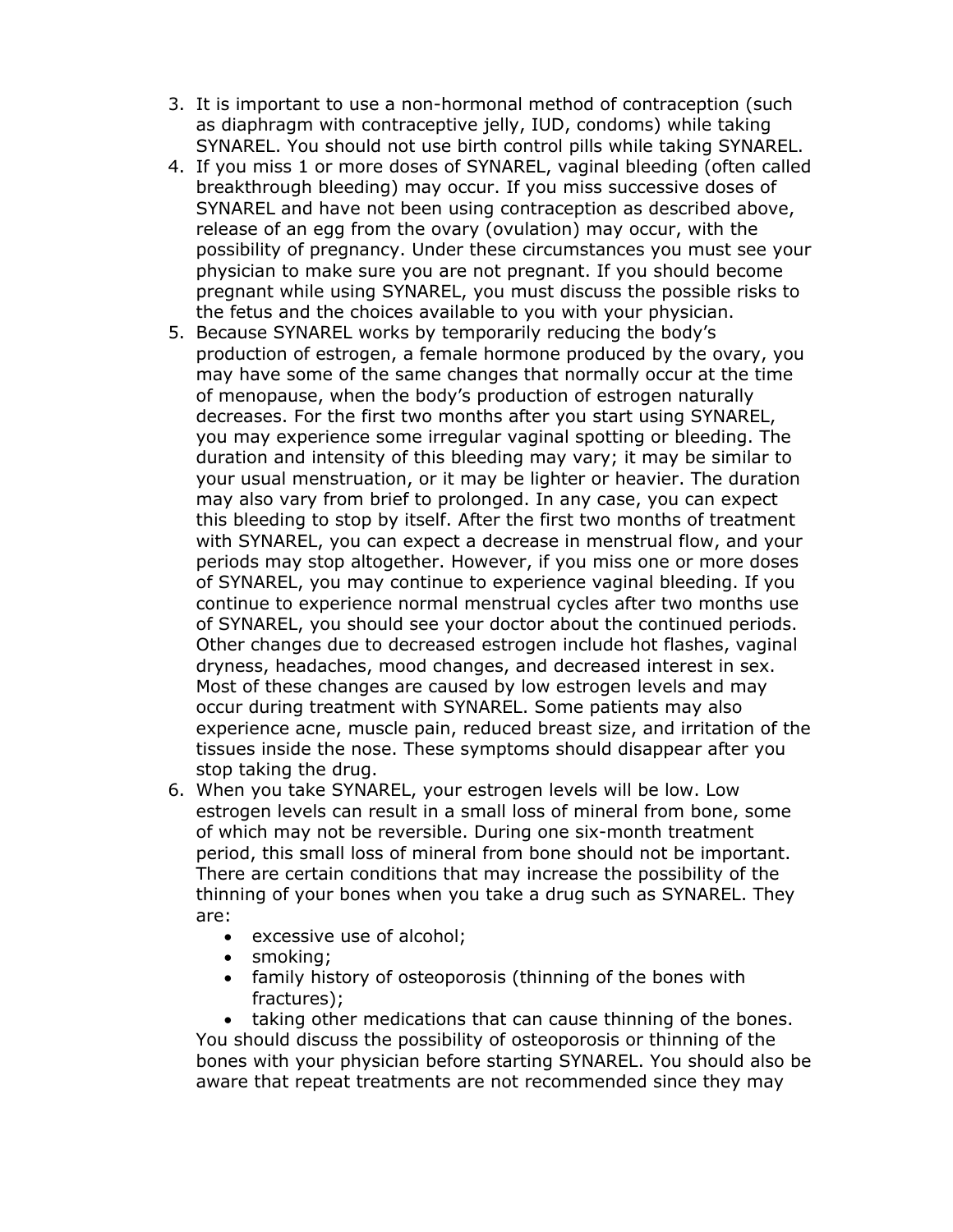put you at greater risk of bone thinning, particularly if you have the above conditions.

7. During studies, menstruation usually resumed within 2 to 3 months of stopping treatment with SYNAREL. At the end of treatment 60% of patients treated with SYNAREL were symptom free, 32% had mild symptoms, 7% had moderate symptoms and 1% had severe symptoms.

Of the 60% of patients who had complete relief of symptoms at the end of treatment, 17% had moderate symptoms at the end of the six month post-treatment period; 33% had mild symptoms; 50% were symptom free; no patient had severe symptoms.

- 8. Retreatment cannot be recommended since the safety of such retreatment is not known.
- 9. It is all right to use a nasal decongestant spray while you are being treated with SYNAREL if you follow these simple rules. Use SYNAREL first. Wait at least 2 hours after using SYNAREL before you use the decongestant spray.
- 10.You should avoid sneezing during or immediately after using SYNAREL, if possible, since sneezing may impair drug absorption.

# **Proper use of SYNAREL for Treatment of Endometriosis**

1. When you start to use SYNAREL, the first dose should be taken between the second and fourth day after the beginning of your menstrual bleeding. You should continue taking SYNAREL every day as prescribed.

# **Do not miss a single dose.**

- 2. Unless your doctor has given you special instructions, follow the steps for using SYNAREL **twice each day**, about 12 hours between doses:
	- $\bullet$  once in the morning in one nostril (for example, 7 a.m.)

 $\bullet$  once in the evening in the other nostril (for example,  $7 \text{ p.m.}$ ) The length of treatment is usually about 6 months, unless your doctor has given you special instructions.

- 3. Because it is so important that you do not miss a single dose of SYNAREL, here are some suggestions to help you remember:
	- Keep your SYNAREL in a place where you will be reminded to use it each morning and each evening — next to your toothbrush is one possibility.
	- Keep track of each dose on a calendar.
	- Make a note on your calendar on the day you start a new bottle of SYNAREL. You can also mark the date you started right on the bottle. Be sure to refill your prescription before the 30 days are up so you will have a new bottle on hand.
- 4. A bottle of SYNAREL should not be used for longer than 30 days (60 sprays). Each bottle contains sufficient quantity of nasal solution for initial priming of the pump and 30 days (60 sprays) of treatment. At the end of 30 days, a small amount of liquid will be left in the bottle. **Do not try to use up that leftover amount** because you might get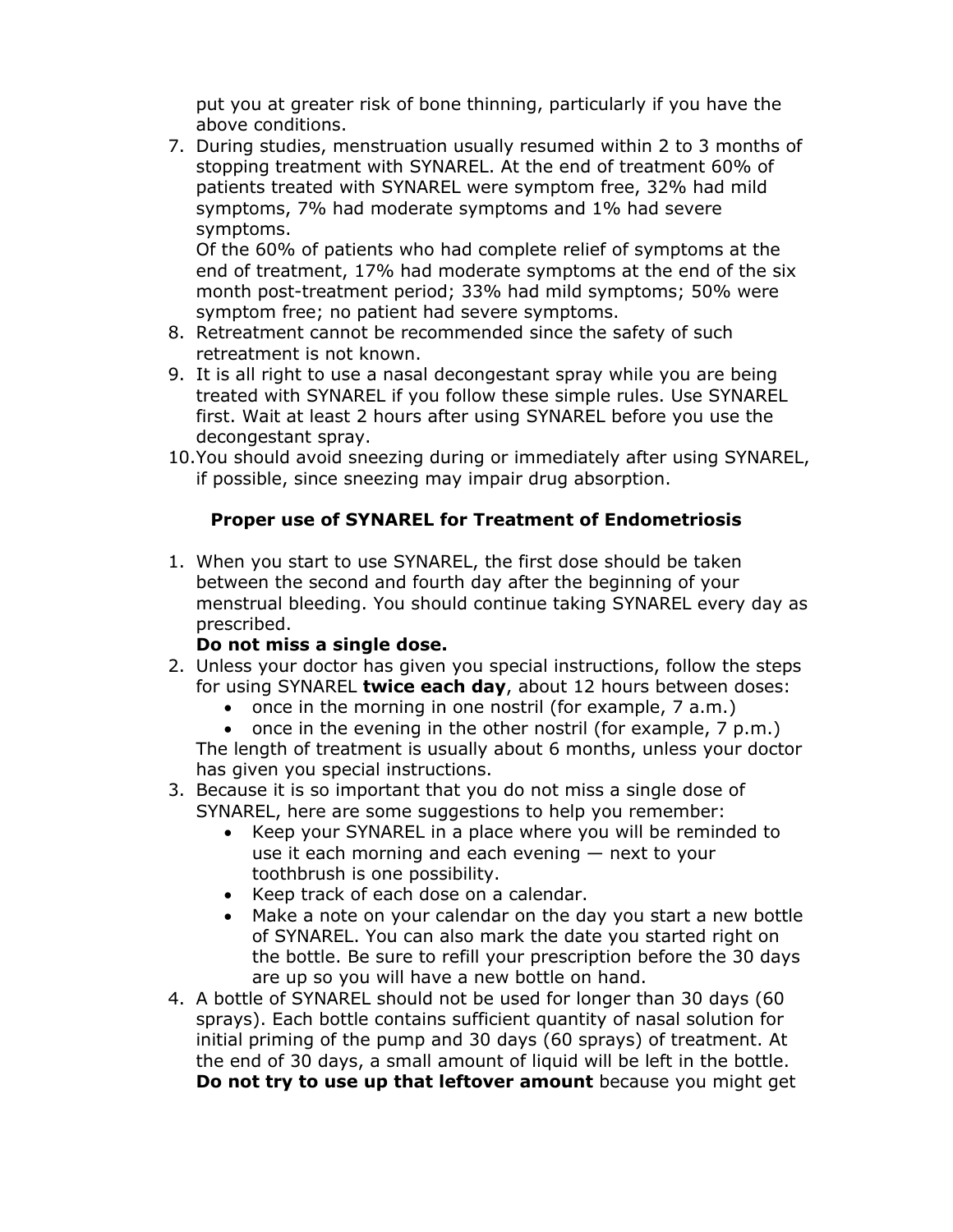too low a dose, which could interfere with the effectiveness of your treatment. Dispose of the bottle and do not reuse.

5. If your doctor increases your daily dose of SYNAREL, then your bottle will not last the standard 30 days. Please discuss this with your doctor to be sure that you have an adequate supply for uninterrupted treatment with SYNAREL to complete the recommended treatment period.

# **Preparation of the SYNAREL Nasal Spray unit For use in your nose only.**

**Before you use SYNAREL nasal spray for the first time, you will need to prime it.** This will ensure that you get the right dose of medicine each time you use it.

# **Important Tips about using SYNAREL**

- Your pump should produce a fine mist, which can only happen by a quick and firm pumping action. It is normal to see some larger droplets of liquid within the fine mist. However, if SYNAREL comes out of the pump as a thin stream of liquid instead of a fine mist, SYNAREL may not work as well, and you should talk to your pharmacist.
- Be sure to clean the Spray Tip **before and after every use**. (See Step 4). Failure to do this may result in a clogged tip that may cause you not to get the right amount of medicine that is prescribed for you.
- The pump is made to deliver only a set amount of medicine, no matter how hard you pump it.
- **Do Not try to make the tiny hole in the spray tip larger**. If the hole is made larger the pump will deliver a wrong dose of SYNAREL.

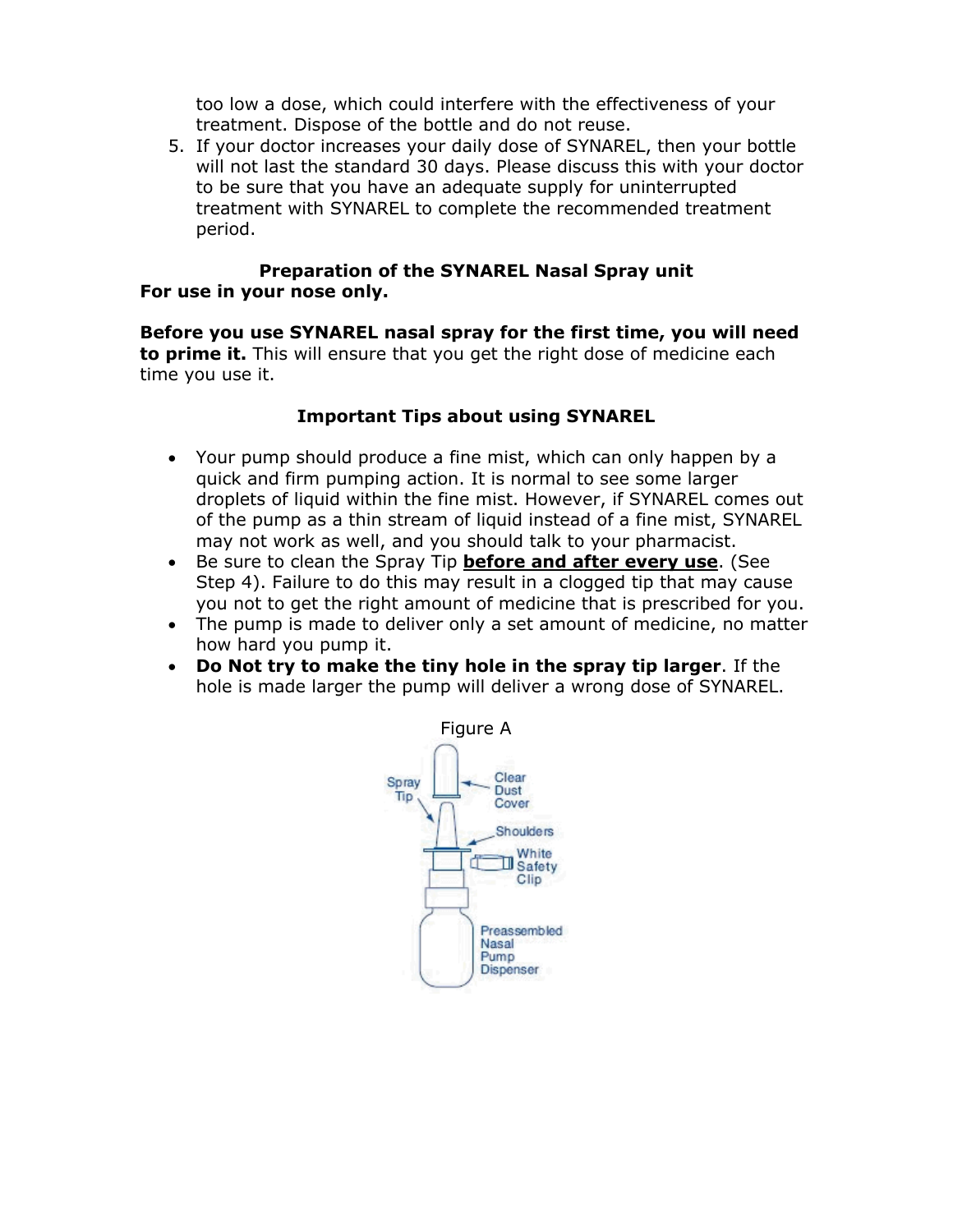# **To Prime the Pump:**



Figure B 1. Remove and save the white safety clip and the clear plastic dust cover from the spray bottle (See Figure B).



- Figure C 2. Hold the bottle in an upright position away from you. Put two fingers on the "shoulders" of the spray bottle and put your thumb on the bottom of the bottle. Apply pressure **evenly** to the "shoulders" and push down **quickly and firmly** 7 to 10 times, until you see a fine spray. Usually you will see the spray after about 7 pumps. (See Figure C).
	- 3. The pump is now primed**. Priming only needs to be done 1 time, when you start using a new bottle of SYNAREL**. You will waste your medicine if you prime the pump every time you use it and may not have enough medicine for 30 days of treatment.



# Figure D 4. **Clean the Spray Tip after Priming:**

- Hold the bottle in a horizontal position. Rinse the spray tip with **warm** water while wiping the tip with your finger or soft cloth for 15 seconds.
- Wipe the spray tip with a soft cloth or tissue to dry.
- Replace the white safety clip and the clear plastic dust cover on the spray bottle (See Figure D).
- **Do Not** try to clean the spray tip using a pointed object. **Do Not** take apart the pump.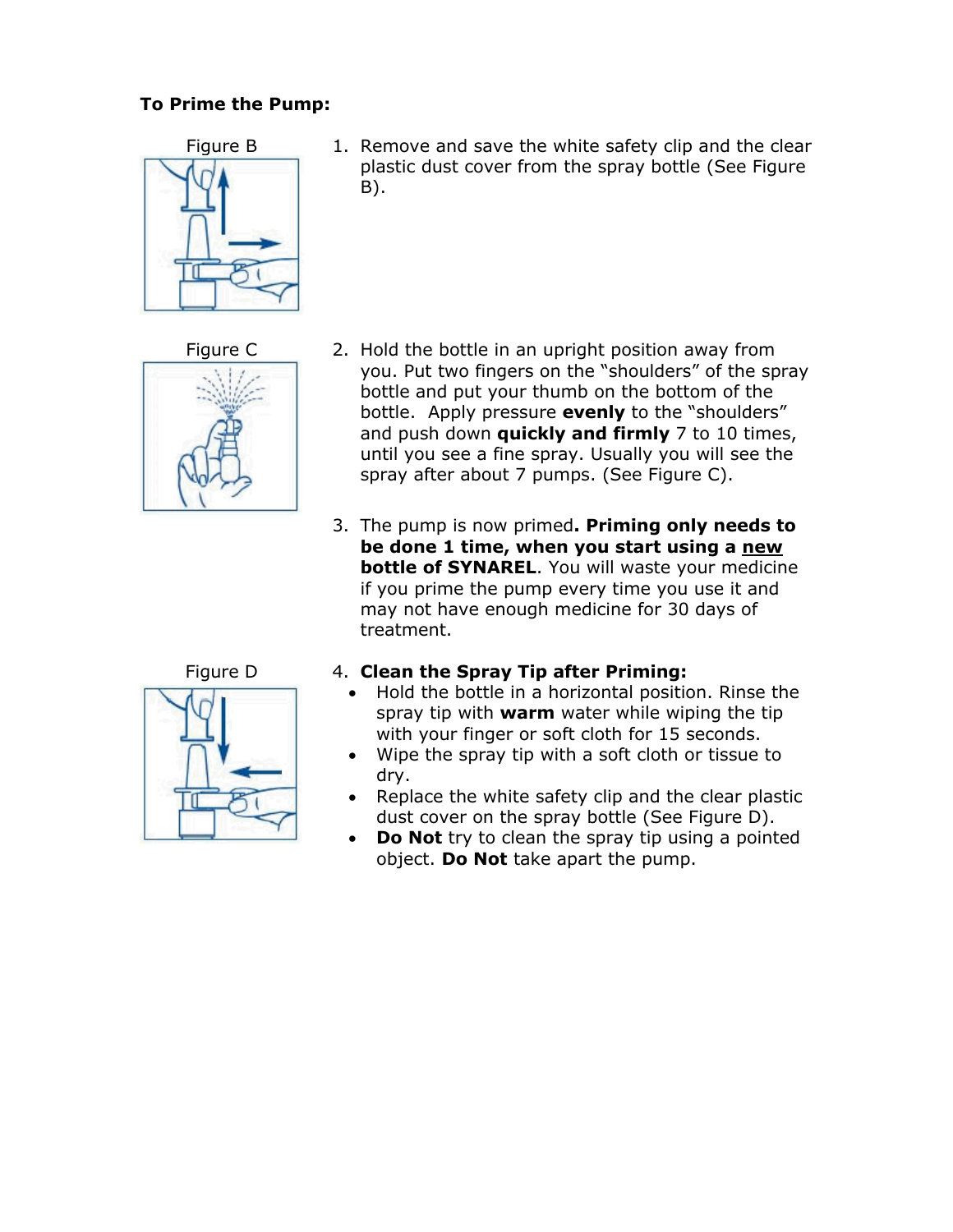# **How to use the SYNAREL Nasal Spray unit for the treatment of Endometriosis**





Figure E 5. Gently blow your nose to clear both nostrils before you use SYNAREL nasal spray (See Figure E).

- Figure F 6. **Clean the Spray Tip.** Remove and save the white safety clip and the clear plastic dust cover from the spray bottle (See Figure F).
	- Hold the bottle in a horizontal position. Rinse the spray tip with **warm** water while wiping the tip with your finger or soft cloth for 15 seconds.
	- Wipe the spray tip with a soft cloth or tissue to dry.
	- **Do Not** try to clean the spray tip using a pointed object.
	- **Do Not** try to take apart the pump.



7. Bend your head forward and put the spray tip into one nostril. The tip should **not** reach too far into your nose. Aim the spray tip toward the **back and outer side** of your nose (See Figure G).



Figure H 8. Close the other nostril with your finger (See Figure  $H$ ).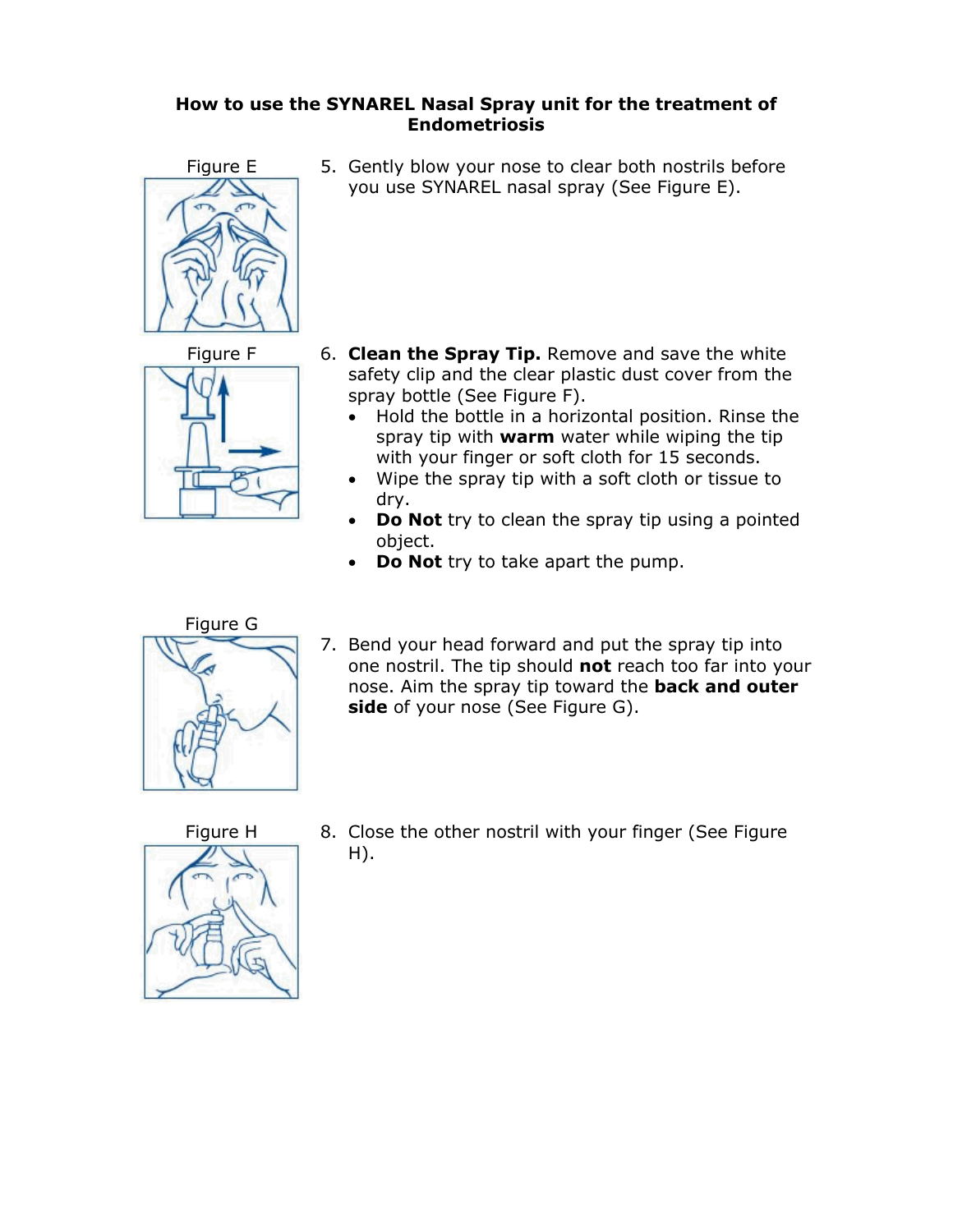9. Apply pressure **evenly** to the "shoulders" and push down **quickly and firmly.** Pump the sprayer 1 time, at the same time as you sniff in gently. If the sprayer fails to deliver the dose clean the spray tip (See Step 6 **Clean the Spray Tip**).



Figure I 10.Remove the spray tip from your nose and tilt your head backwards for a few seconds. This lets the SYNAREL spray spread over the back of your nose (See Figure I).

> **Do not spray in your other nostril unless your doctor has instructed you to do so.**



Figure J **11. Clean the Spray Tip after use (See Step 4).** 

**It is important that you clean the spray tip before and after every use. Failure to do this may result in a clogged tip that may cause you to get the wrong dose of medicine.**

**Important Reminder: Treatment with SYNAREL must be uninterrupted with no missed doses to be effective.**

Make sure you use SYNAREL exactly as your doctor tells you. Make sure to note the date you start each bottle so you do not run out of medicine and miss doses.

**Keep out of the reach of children and use carefully as directed.**

# **Storage Instructions:**

- Store SYNAREL at 59°F to 86°F (15°C to 30°C).
- Store the SYNAREL bottle upright.
- Keep SYNAREL out of the light.
- Do not freeze SYNAREL.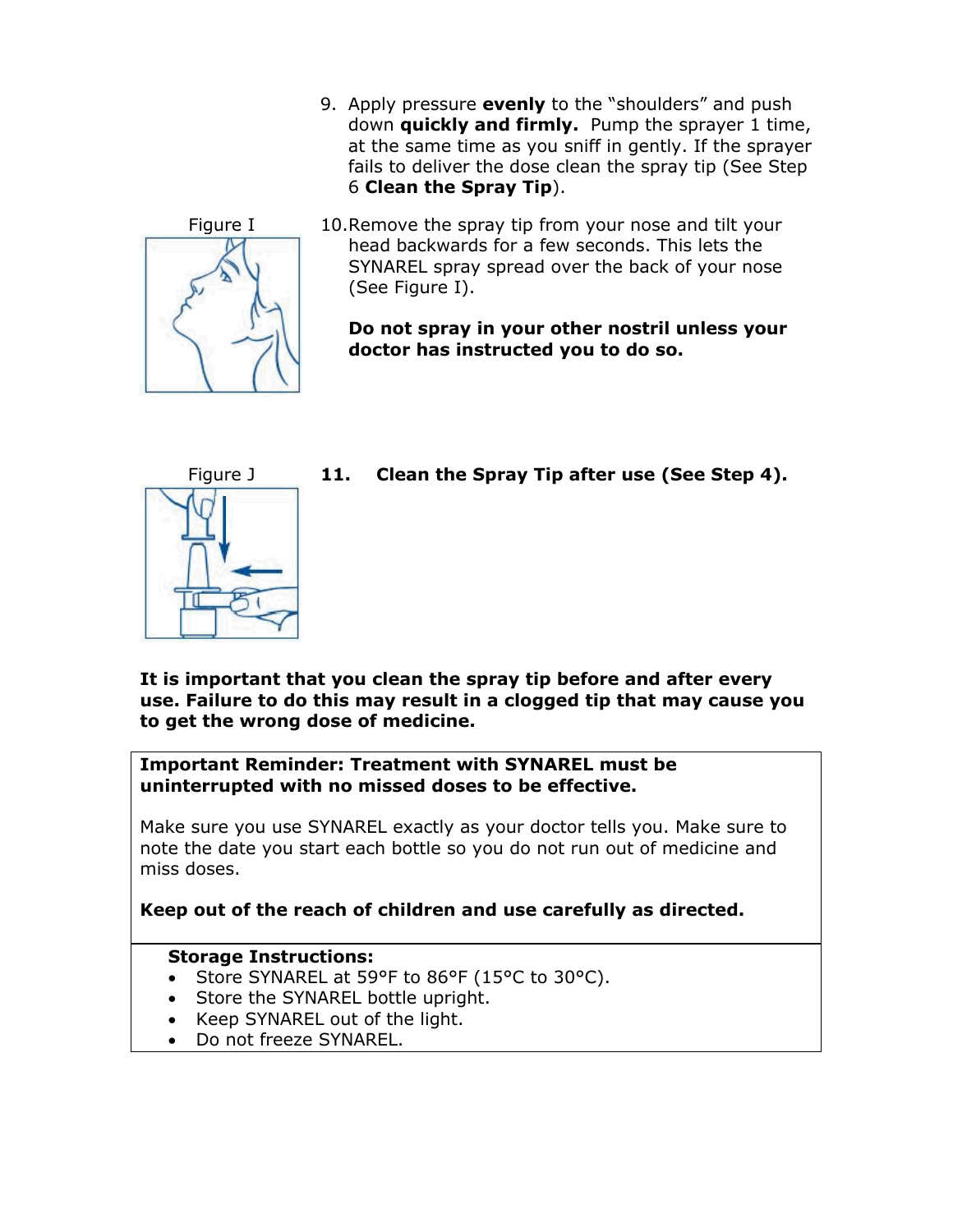This product's label may have been updated. For current full prescribing information, please visit [www.pfizer.com.](http://www.pfizer.com/)



**Distributed by Pfizer Labs** Division of Pfizer Inc. New York, NY 10017

LAB-0278-8.0 Revised: April 2022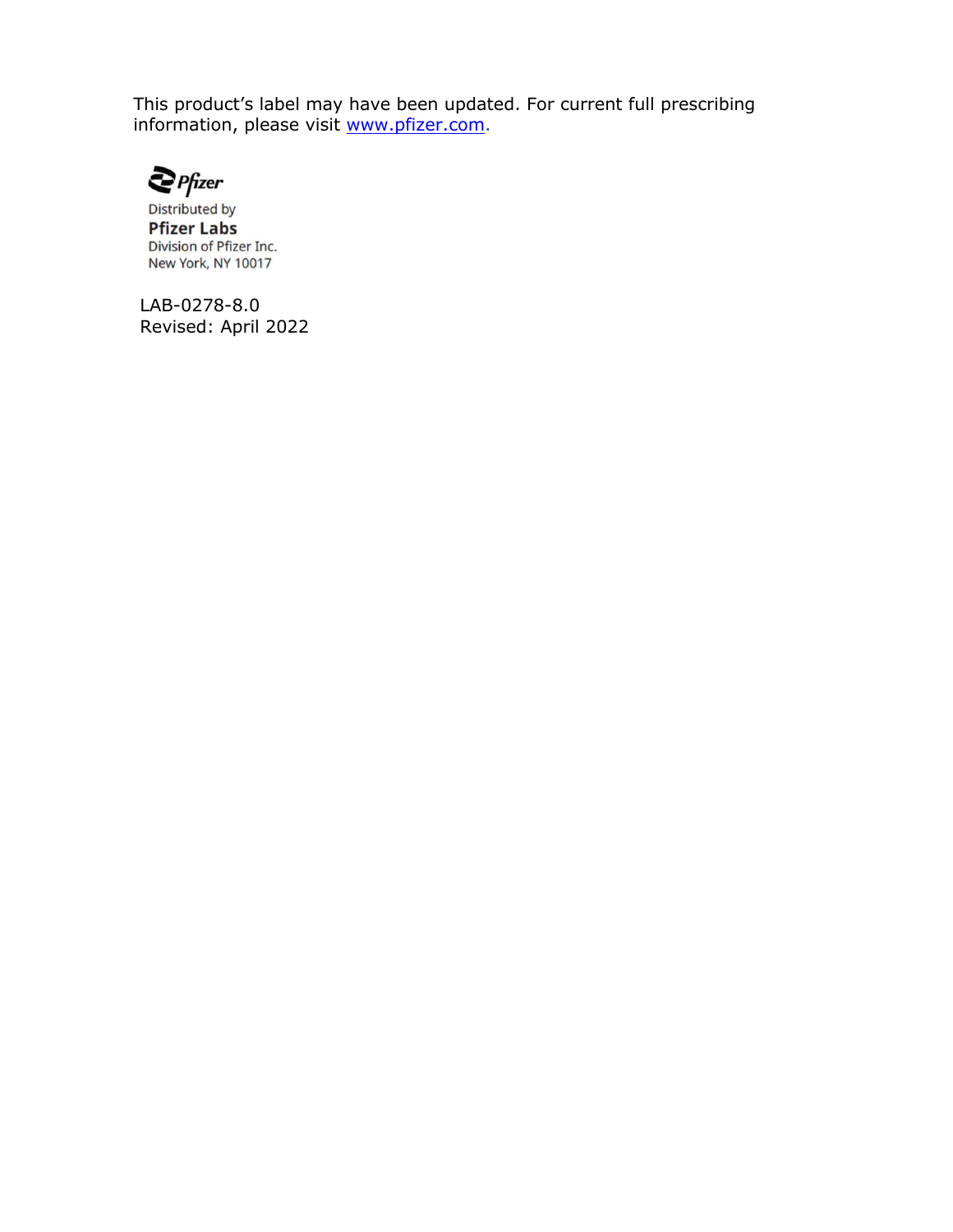#### **MEDICATION GUIDE SYNAREL** (**sin-na-rell**) **(nafarelin acetate) nasal solution**

#### **What is the most important information I should know about SYNAREL?**

 Some people taking GnRH agonists like SYNAREL have had new or worsened mental (psychiatric) problems. Mental (psychiatric) problems may include emotional symptoms such as:

 $\bullet$  crying

- irritability
- restlessness (impatience)
- anger
- acting aggressive

#### **Call your child's doctor right away if your child has any new or worsening mental symptoms or problems while taking SYNAREL**

- Some people taking GnRH agonists like SYNAREL have had seizures. The risk of seizures may be higher in people who:
	- have a history of seizures.
	- have a history of epilepsy.
	- have a history of brain or brain vessel (cerebrovascular) problems or tumors.
	- are taking a medicine that has been connected to seizures such as taking bupropion or selective serotonin reuptake inhibitors (SSRIs).

Seizures have also happened in people who have not had any of these problems.

#### **Call your child's doctor right away if your child has a seizure while taking SYNAREL**.

#### **What is SYNAREL?**

SYNAREL is a gonadotropin releasing hormone (GnRH) medicine used for the treatment of children with central precocious puberty (CPP).

#### **Do not give SYNAREL if your child:**

- is allergic to gonadotropin releasing hormone (GnRH), GnRH agonist medicines, or any of the ingredients in SYNAREL. See the end of this Medication Guide for a complete list of ingredients in SYNAREL.
- has unusual vaginal bleeding that has not been checked by her doctor.
- is pregnant or may become pregnant. SYNAREL can cause birth defects or loss of the baby. If your child becomes pregnant call your doctor.
- is breastfeeding or plans to breastfeed. It is not known if SYNAREL passes into breast milk. You and your child's doctor should decide if your child will take SYNAREL or breastfeed. **Do not breastfeed while taking SYNAREL.**

#### **Before your child takes SYNAREL, tell your doctor about all of your child's medical conditions, including if they:**

- have a history of mental (psychiatric) problems.
- have or have had a history of seizures.
- have a history of epilepsy.
- have a history of brain or brain vessel (cerebrovascular) problems or tumors
- are taking a medicine that has been connected to seizures such as bupropion or selective serotonin reuptake inhibitors (SSRIs).

**Tell your doctor about all the medicines your child takes,** including prescription and over-thecounter medicines, vitamins, and herbal supplements.

#### **How should your child take SYNAREL?**

- Your child's doctor should do tests to make sure your child has CPP before treating your child with SYNAREL.
- Keep all scheduled visits to the doctor. If scheduled doses are missed, your child may start having signs of puberty again. The doctor will do regular exams and blood tests to check for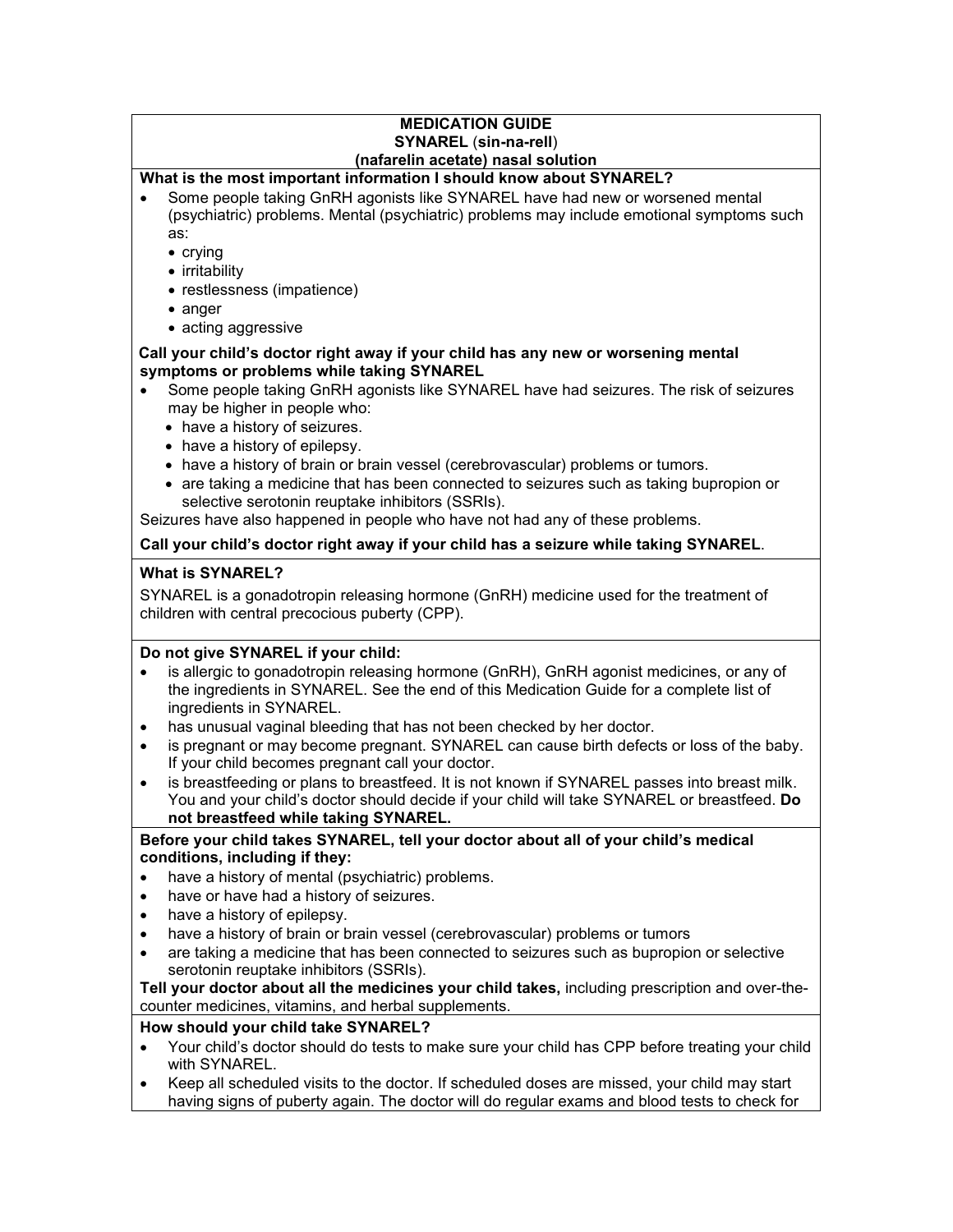signs of puberty.

- Take SYNAREL exactly as your doctor tells you to take it. See detailed **"Instructions for Use"** at the end of this Medication Guide for information about the right way to use SYNAREL.
- Your child's doctor will tell you how much SYNAREL your child is to take and when to take it. If your doctor increases your child's daily dose of SYNAREL, 1 bottle will not last the standard 7 days. Talk with your child's doctor to make sure your child has enough SYNAREL to take their prescribed dose every day.

#### **What should your child avoid while taking SYNAREL?**

- Your child should avoid sneezing while taking SYNAREL or right after using it, if possible. This could reduce the amount of medicine your child's body absorbs.
- If your child needs to use a nasal decongestant spray while being treated with SYNAREL, they should not use the decongestant spray for at least 2 hours after taking the dose of SYNAREL.

#### **What are the possible side effects of SYNAREL?**

**SYNAREL may cause serious side effects, including:** 

- See **"What is the most important information I should know about SYNAREL"**
- in the first month of treatment, SYNAREL can cause an increase in some hormones. During this time you may notice more signs of puberty in your child, including vaginal bleeding and breast enlargement in girls. Within 1 month of treatment, you should see signs in your child that puberty is stopping.
- increased pressure in the fluid around the brain can happen in children taking gonadotropin releasing hormone (GnRH) agonist medicines including SYNAREL. Call your child's doctor right away if your child has any of the following symptoms during treatment with SYNAREL:
	-
	- o eye problems, including blurred vision
	- o headache o ringing in the ears
		- o dizziness

o nausea

- o double vision and decreased eyesight
- o eye pain

The side effects of SYNAREL include:

- allergic reactions such as shortness of breath, chest pain, hives, rash, and itching
- acne
- **•** temporary increase in pubic hair
- body odor
- flaky, scaly skin
- hot flashes
- stuffy or runny nose (rhinitis)
- white or brown vaginal discharge

# **These are not all of the possible side effects of SYNAREL. Call your doctor for medical advice about side effects. You may report side effects to FDA at 1-800-FDA-1088.**

**General Information about the safe and effective use of SYNAREL.**

Medicines are sometimes prescribed for purposes other than those listed in a Medication Guide. Do not use SYNAREL for a condition for which it is not prescribed. Do not give SYNAREL to other people, even if they have the same symptoms that you have. It may harm them. You can ask your doctor or pharmacist for information about SYNAREL that is written for health professionals.

#### **What are the ingredients in SYNAREL?**

**Active ingredient:** nafarelin acetate

**Inactive ingredients:** benzalkonium chloride, glacial acetic acid, sodium hydroxide or hydrochloric acid (to adjust pH), sorbitol, and purified water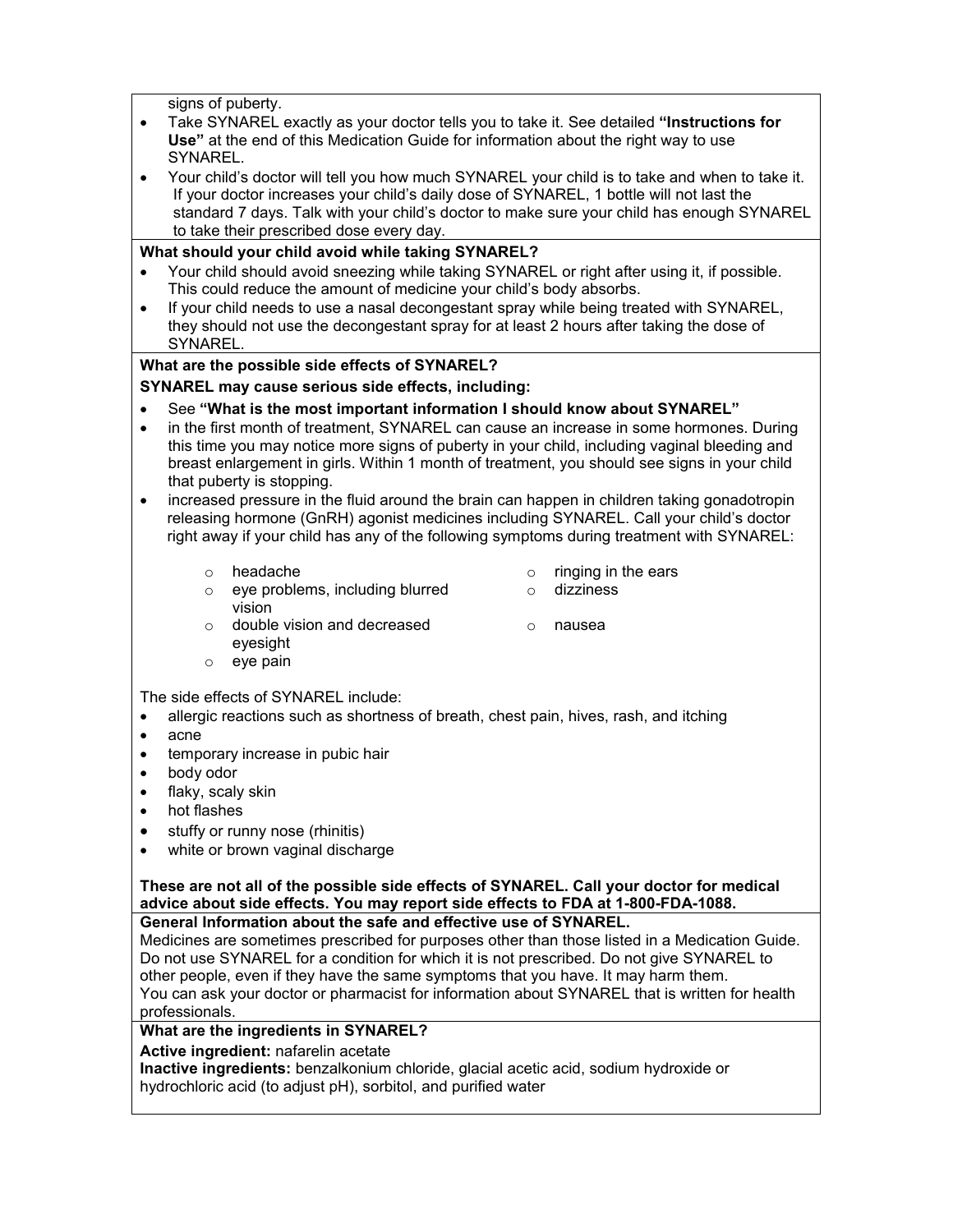**Instructions for Use**

**SYNAREL**(**sin-na-rell**) (nafarelin acetate) nasal solution

**For use in the nose only.**



**Before you use SYNAREL nasal spray for the first time, you will need to prime it.** This will make sure that you get the right dose of medicine each time you use it. Priming only needs to be done 1 time, when you start using a **new** bottle of SYNAREL.

#### **To Prime the Pump:**



Figure B 1. Remove and save the white safety clip and the clear plastic dust cover from the spray bottle (See Figure B).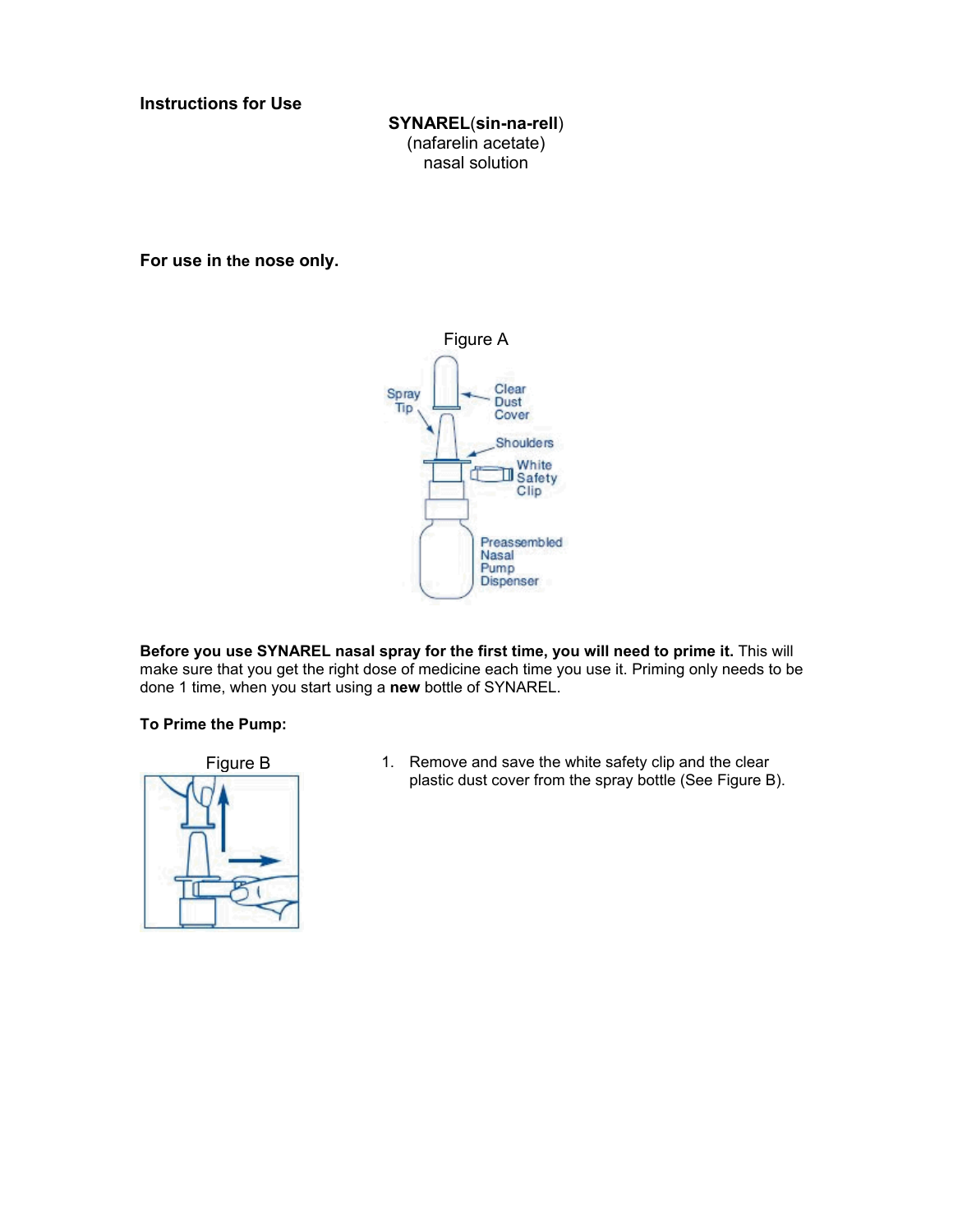

Figure C 2. Hold the bottle in an upright position away from you. Put 2 fingers on the "shoulders" of the spray bottle and put your thumb on the bottom of the bottle. Apply pressure **evenly** to the "shoulders" and push down **quickly and firmly** 7 to 10 times, until you see a fine mist spray. Usually you will see the spray after about 7 pumps. (See Figure C). The pump is now primed.

> It is normal to see some larger droplets of liquid within the fine mist. However, if SYNAREL comes out of the pump as a thin stream of liquid instead of a fine mist, SYNAREL may not work as well, and you should talk to your pharmacist.



Figure E



- 3. **Clean the Spray Tip after Priming:**
	- Hold the bottle in sideways (horizontal) position (see Figure D). Rinse the "spray tip" with **warm** water while
		- wiping the tip with your finger or soft cloth for 15 seconds.
	- Wipe the spray tip with a soft cloth or tissue to dry.
	- Replace the white safety clip and the clear plastic dust cover on the spray bottle. (See Figure E).
	- **Do not** try to clean the spray tip using a pointed object.
	- **Do not** take apart the pump.

#### **How to use the SYNAREL Nasal Spray for the treatment of Central Precocious Puberty**



Figure F 4. Have your child blow their nose to clear both nostrils before using SYNAREL nasal spray (see Figure F). If the child is too young to blow their nose, you may need to clear the child's nostrils with a bulb syringe.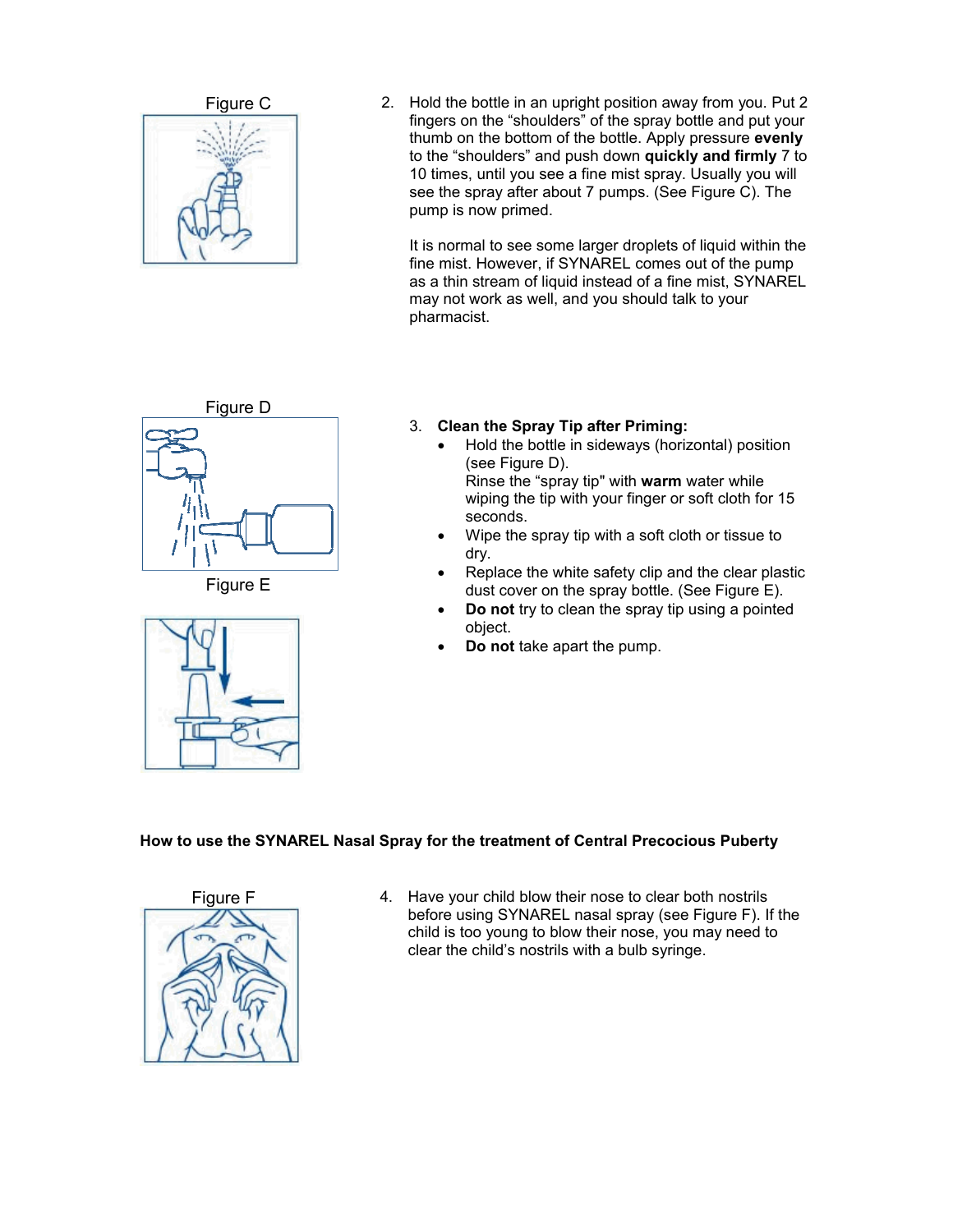



- Figure G 5. **Clean the Spray Tip each time before and after using SYNAREL.**
	- Remove and save the white safety clip and the clear plastic dust cover from the spray bottle (See Figure G).
	- Hold the bottle in sideways (horizontal) position. Rinse the spray tip with **warm** water while wiping the tip with your finger or soft cloth for 15 seconds.
	- Wipe the spray tip with a soft cloth or tissue to dry.
	- **Do not** try to clean the spray tip using a pointed object.
	- **Do not** try to take apart the pump.
- Figure H 6. The child's head should be bent back a little and the spray tip put into one nostril. The tip should **not** reach too far into the nose. Aim the spray tip toward the **back and outer side** of the nose (See Figure H).

Figure I 7. Close the other nostril with a finger (See Figure I).

Put pressure **evenly** to the "shoulders" and push down **quickly and firmly.** Pump the sprayer 1 time, at the same time as the child sniffs in gently. Wait about 30 seconds and put one more spray in the same nostril. Repeat this process in the other nostril, for a total of four sprays. If the sprayer fails to deliver the dose, clean the spray tip (See Step 5 **Clean the Spray Tip each time before and after using SYNAREL**).



Figure J 8. Remove the spray tip from the child's nose after all sprays are completed. Keep the child's head tilted back for a few seconds. This lets the SYNAREL spray spread over the back of the nose (See Figure J).